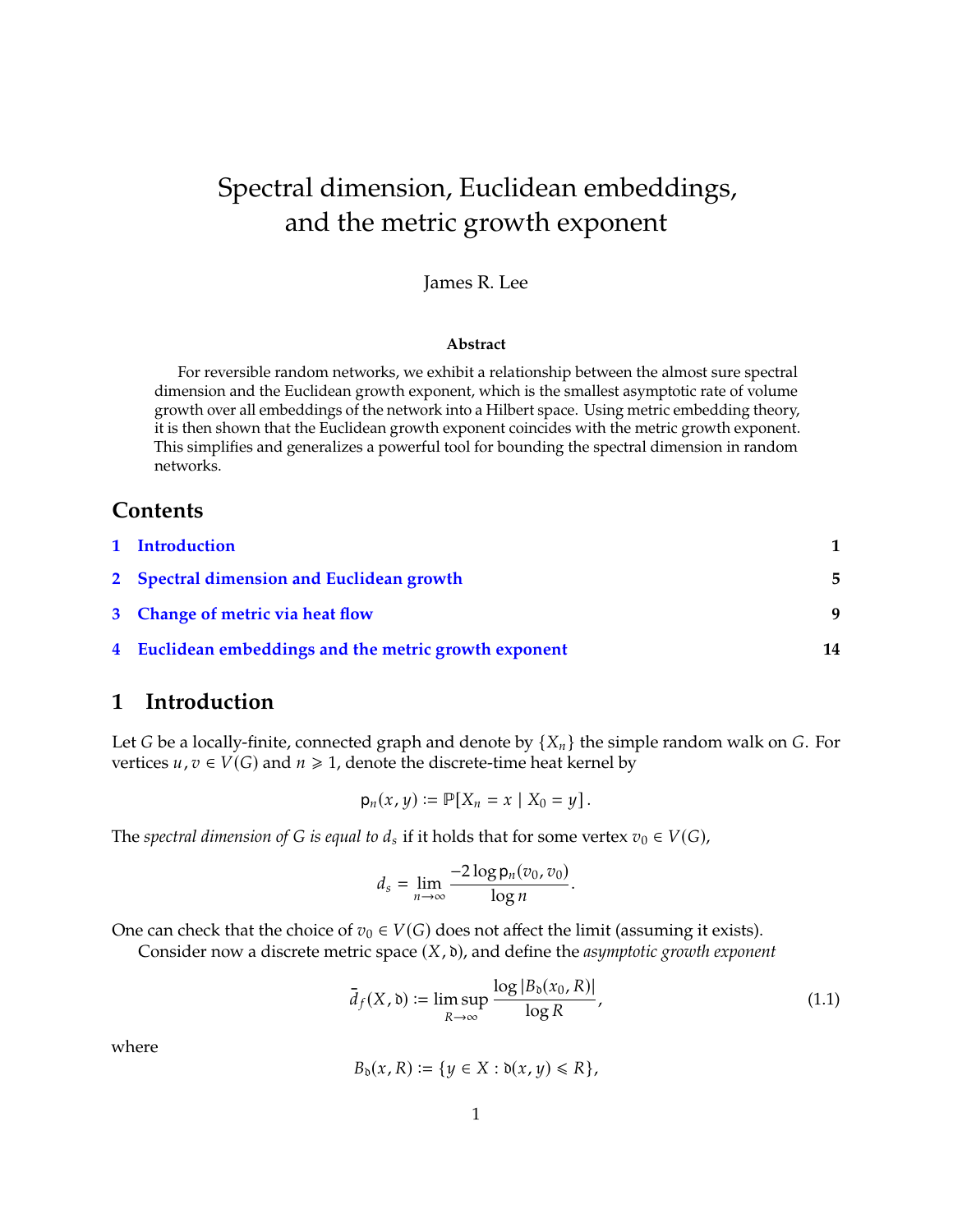<span id="page-1-0"></span>and again the choice of  $x_0 \in X$  is irrelevant.

The present work explores a general setting of random rooted graphs  $(G, \rho)$  where the almost sure spectral dimension of G coincides with the smallest asymptotic growth exponent over a natural class of metrics on  $V(G)$ . This provides a powerful set of tools for understanding the spectral dimension of these graphs via the construction of discrete metric spaces on their vertex set.

Our main analytic tools are K. Ball's notion of Markov type [\[Bal92\]](#page-16-0) and the extension to maximal Markov type appearing in [\[NPSS06\]](#page-17-0), as well as Bourgain's metric embedding theorem [\[Bou85\]](#page-16-1). Both tools have been previously applied fruitfully in contexts outside the non-linear geometry of Banach spaces; see, e.g., [\[LMN02\]](#page-17-1) and [\[LLR95\]](#page-17-2), respectively.

**Reversible random networks.** Consider a random rooted network  $(G, \rho, \kappa, \xi)$  where G is a locallyfinite, connected graph,  $\rho \in V(G)$ , and  $\{\kappa_{uv} \geq 0 : \{u, v\} \in E(G)\}\$  are edge conductances (where  $\kappa_{uv} = \kappa_{vu}$  for  $\{u, v\} \in E(G)$ ). We allow  $E(G)$  to contain self-loops  $\{v, v\}$  for  $v \in V(G)$ . Here,  $\xi : V(G) \cup E(G) \rightarrow \Xi$  is an auxiliary marking, where  $\Xi$  is some Polish mark space.

We will sometimes use the notation  $(G, \rho, \xi_1, \xi_2, \ldots, \xi_k)$  to reference a random rooted network with marks  $\xi_i : V(G) \cup E(G) \rightarrow \Xi_i$ , which we intend as shorthand for  $(G, \rho, (\xi_1, \xi_2, \ldots, \xi_k))$ , where the mark space is the Cartesian product  $\Xi_1 \times \cdots \times \Xi_k$ . We usually allow the conductances to remain the mark space is the Cartesian product  $\Xi_1 \times \cdots \times \Xi_k$ . We usually allow the conductances to remain implicit, writing simply  $(G, \rho, \xi)$ .

The random walk  $\{X_n\}$  (conditioned on  $(G, \rho, \xi)$ ) is defined by the transition kernel

$$
p_1(u,v) := \mathbb{P}[X_1 = v \mid X_0 = u] := \frac{\kappa_{uv}}{\kappa_u},
$$
\n(1.2)

where we denote  $\kappa_u := \sum_{v:\{u,v\} \in E(G)} \kappa_{uv}$ . Let us also define, for  $S \subseteq V(G)$ , the volume vol(S) :=  $\sum_{u \in S} \kappa_u$ .  $\sum_{u \in S} \kappa_u$ .

**Definition 1.1.** Say that  $(G, \rho, \xi)$  is a *reversible random network* if  $(G, X_0, X_1, \xi)$  and  $(G, X_1, X_0, \xi)$ have the same law.

Reversible random networks are closely related to unimodular random networks by a change of measure. This connection is laid out in  $[BC12]$ , and one can find a detailed explanation in  $[Lee21b,$ §1.1]. One can also consult [\[AL07\]](#page-16-3) for an extensive reference on unimodular random networks.

**Euclidean embeddings.** Suppose  $(G, \rho)$  is a reversible random network and fix a separable Hilbert space *H*. A *proper Euclidean embedding* of  $(G, \rho)$  is a random mapping  $\Psi : V(G) \to H$  such that  $(\bar{G}, \rho, \Psi)$  is a reversible random network with  $\mathbb{E} ||\Psi(X_0) - \Psi(X_1) ||_{\mathcal{H}}^2 < \infty$ . Such an embedding induces a distance  $\mathbb{E} ||\Psi(u) - \Psi(x_1)||_{\mathcal{H}}$ induces a distance  $\mathfrak{d}_{\Psi}(u, v) := ||\Psi(u) - \Psi(v)||_{\mathcal{H}}$  on  $V(G)$ .

**Definition 1.2** (Euclidean growth exponent). The *Euclidean growth exponent*  $d_{\text{euc}}^{\star}$  of  $(G, \rho)$  is the infimal value d such that almost surely the asymptotic growth exponent of  $(V(C), S_{\text{av}})$  is at most d infimal value d such that almost surely the asymptotic growth exponent of  $(V(G), \mathfrak{d}_\Psi)$  is at most d, where the infimum is taken over all proper Euclidean embeddings  $\Psi : V(G) \to H$ . Equivalently, it is the infimal value  $d$  such that almost surely

$$
\limsup_{R\to\infty}\frac{\log \text{vol}\left(\Psi^{-1}\left(B_{\mathcal H}(0,R)\right)\right)}{\log R}\leq d,
$$

where  $B_{\mathcal{H}}(0, R) := \{x \in \mathcal{H} : ||x||_{\mathcal{H}} \leq R\}.$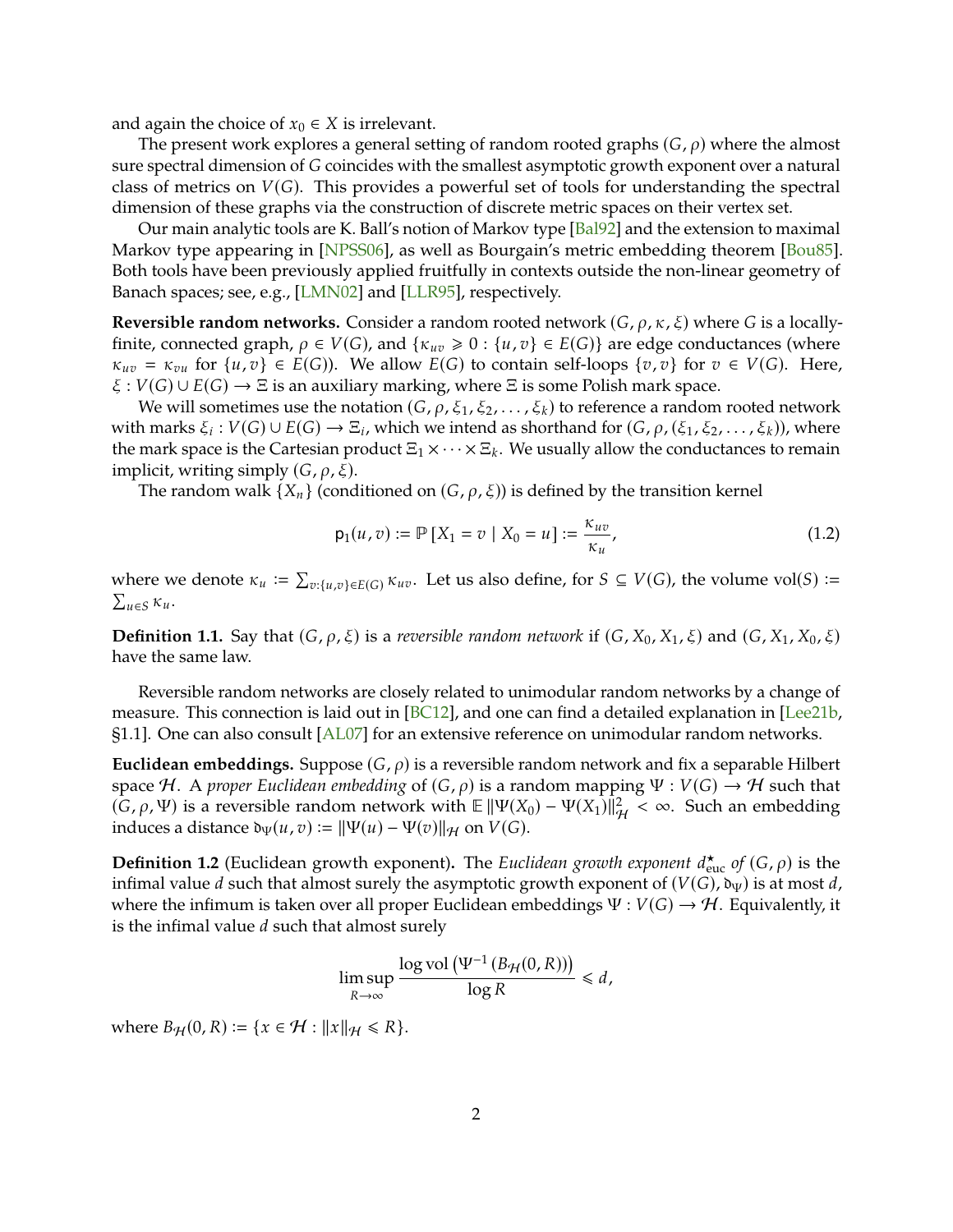<span id="page-2-2"></span>Let us also define the *(upper) spectral dimension*  $\overline{d}_s$  *of*  $(G, \rho)$  as the infimal value *d* such that almost surely

$$
\limsup_{n\to\infty}\frac{-2\log p_{2n}(\rho,\rho)}{\log n}\leq d.
$$

Our first result bounds the spectral dimension by the Euclidean growth exponent.

<span id="page-2-0"></span>**Theorem 1.3.** If  $(G, \rho)$  is a reversible random network, then  $\bar{d}_s \leq d_{\text{euc}}^{\star}$ .

This result is proved in [Section 2](#page-4-0) by extending basic results in Markov type theory to the setting of reversible random networks.

**Spectral concentration.** There are known examples (see [\[AHNR18\]](#page-16-4) and [Section 3.3\)](#page-12-0) where  $\bar{d}_s$  is finite while  $d^* = \infty$  so this inequality cannot be reversed in general. We new present an upper finite, while  $d_{\text{euc}}^{\star} = \infty$ , so this inequality cannot be reversed in general. We now present an upper<br>bound that holds whenever the return probabilities ne (e, e) are sufficiently concentrated bound that holds whenever the return probabilities  $p_{2n}(\rho, \rho)$  are sufficiently concentrated.

**Definition 1.4** (Annealed spectral dimension). The *(lower) annealed spectral dimension <u>d</u>*<br>given by  $_{s}^{\mathcal{A}}$  of  $(G, \rho)$  is given by

$$
\underline{d}_s^{\mathcal{A}} := \liminf_{n \to \infty} \frac{-2 \log \mathbb{E}[p_{2n}(\rho, \rho)]}{\log n}.
$$

Note that, by concavity of the logarithm, we have <u>d</u><br>Theorem 1.3 can be reversed  $\mathcal{F}_s$   $\leq \bar{d}_s$ . If  $\underline{d}$  $\mathcal{J}_s$  =  $\bar{d}_s$ , then the inequality in [Theorem 1.3](#page-2-0) can be reversed.

<span id="page-2-1"></span>**Theorem 1.5.** *Suppose*  $(G, \rho)$  *is a reversible random network satisfying*  $\mathbb{E}[1/\kappa_{\rho}] < \infty$ *. Then,* 

$$
d_{\text{euc}}^{\star} \leq \frac{\bar{d}_s}{\left(1 + (\underline{d}_s^{\mathcal{A}} - \bar{d}_s)/2\right)_+}
$$

This is proved in [Section 3,](#page-8-0) where an appropriate Euclidean metric is constructed from the discrete-time heat flow on G. Note that the theorem is vacuous unless  $\overline{d}_s < \underline{d}_s^{\mathcal{A}} + 2$ . In [Section 3.3,](#page-12-0) we<br>present examples where the reverse inequality  $d^*$   $\leq \overline{d}_s$  fails to hold (in particular, these exa ensertic time neat now on O. Tyote that the theorem is vactors antess  $u_s \le \frac{u_s}{2} + 2$ . In occupants, we present examples where the reverse inequality  $d_{\text{euc}} \le \bar{d}_s$  fails to hold (in particular, these examples satisfy  $\bar{d}_s > \underline{d}$  $\int_{s}^{4}$  + 2).

The next conclusion follows from the conjunction of [Theorem 1.3](#page-2-0) and [Theorem 1.5.](#page-2-1)

**Corollary 1.6.** *If*  $(G, \rho)$  *is a reversible random network with*  $\mathbb{E}[1/\kappa_{\rho}] < \infty$  *and*  $\bar{d}_s = \underline{d}$  *dimension of*  $\bar{G}$  *is almost surely equal to*  $d^{\star}$  $_{\rm s}^{{\cal A}}$  , then the spectral dimension of G is almost surely equal to  $d_{\text{euc}}^\star$ .

Note that  $\mathbb{E}[1/\kappa_\rho]<\infty$  is automatically satisfied, for instance, when  $(G,\rho)$  is a reversible random graph (i.e., almost surely a network with unit conductances on the edges).

The Euclidean and metric growth exponents coincide. If  $(G, \rho)$  is a reversible random network, then an  $L^2$  *change of metric on*  $(G, \rho)$  is a random metric  $\delta : V(G) \times V(G) \to [0, \infty)$  such that  $(G, \rho, \delta)$  is a reversible random petwork with  $\mathbb{E} \delta(X_0, X_0)^2 \leq \infty$ is a reversible random network with  $\mathbb{E} \mathfrak{d}(X_0, X_1)^2 < \infty$ .

**Definition 1.7** (Metric growth exponent). The *metric growth exponent*  $d_f^{\star}$  *of* (*G*,  $\rho$ ) is the infimal value d such that almost surely  $\bar{d}_f(V(G), \mathfrak{d}) \leq d$  (recall [\(1.1\)](#page-0-1)), where the infimum is taken over all  $L^2$ changes of metric on  $(G, \rho)$ .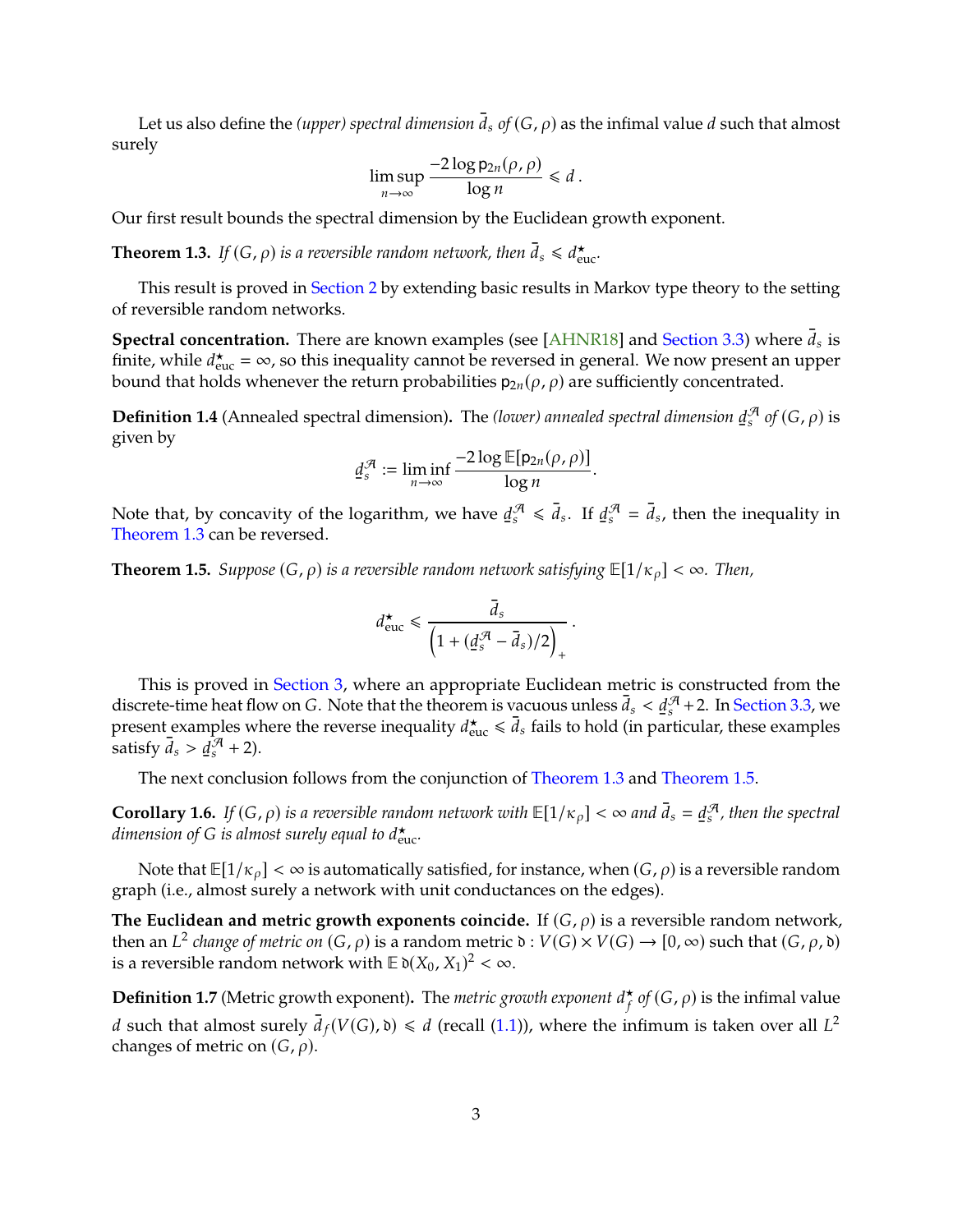<span id="page-3-3"></span><span id="page-3-0"></span>**Theorem 1.8** (Euclidean vs. metric growth exponent). If  $(G, \rho)$  is a reversible random network satisfying  $\mathbb{E}[1/\kappa_{\rho}] < \infty$ , then

$$
d_{\text{euc}}^{\star} = d_{f}^{\star}.
$$

 $^{\prime}$ 

 $^{\prime}$ 

This result is proved in [Section 4](#page-13-0) using Bourgain's embedding method [\[Bou85\]](#page-16-1) to construct embeddings of G into a Hilbert space. The following corollary of [Theorem 1.3](#page-2-0) and [Theorem 1.8](#page-3-0) has so far had the most utility in studying concrete models.

<span id="page-3-1"></span>**Corollary 1.9.** *If*  $(G, \rho)$  is a reversible random network satisfying  $\mathbb{E}[1/\kappa_{\rho}] < \infty$ , then  $\bar{d}_s \leq d_f^{\star}$ . *If, moreover,*  $^{\prime}$  $\overline{d}_s = \underline{d}$  $\overline{\mathcal{A}}$  $^{\mathcal{A}}$  , then almost surely the spectral dimension of G is  $d_f^{\star}$ .

Indeed, a weaker version of the first half of [Corollary 1.9](#page-3-1) appears in [\[Lee21a\]](#page-17-4), where it is stated for unimodular random graphs.

If  $(G, \rho)$  is a unimodular random graph with  $\mathbb{E}[\deg_G(\rho)] < \infty$ , then there is a random rooted<br>ph  $(\tilde{C}, \tilde{a})$  whose law is absolutely sentinyous with respect to that of  $(C, a)$  and such that  $(\tilde{C}, \tilde{a})$ graph  $(\tilde{G}, \tilde{\rho})$  whose law is absolutely continuous with respect to that of  $(G, \rho)$  and such that  $(\tilde{G}, \tilde{\rho})$ is a reversible random graph (see [\[BC12\]](#page-16-2) and [\[Lee21b,](#page-17-3) §1.1]). Thus [Corollary 1.9](#page-3-1) is is somewhat stronger the results of [\[Lee21a\]](#page-17-4) which requires the law of  $deg_G(\rho)$  to have tails that decrease faster than any inverse polynomial. Moreover, our definition of  $d_f^*$  only requires almost sure asymptotic sectoral at all control on the volume of balls around the root, while [\[Lee21a\]](#page-17-4) requires almost sure control at all scales.

While the added generality is a benefit, certainly the main advantage of our probabilistic proof of [Corollary 1.9](#page-3-1) is that it is substantially simpler and more elegant than the spectral graph-theoretic arguments in [\[Lee21a\]](#page-17-4).

**Applications of [Corollary 1.9.](#page-3-1)** Suppose  $\{G_n\}$  is a sequence of finite random networks and  $\rho_n \in V(G_n)$  has the law of the stationary measure on  $G_n$ . It is not difficult to check that each  $(G_n, \rho_n)$  is a reversible random network (indeed,  $(G_n, X_0, X_1)$  and  $(G_n, X_1, X_0)$  have the same law conditioned on  $G_n$ ).

For  $R \geq 0$ , denote  $B^{G_n}(\rho_n, R) := \{v \in V(G_n) : \text{dist}_{G_n}(\rho_n, v) \leq R\}$ , where dist denotes the path and  $G_n$ . distance in  $G_n$ . One says that a random rooted network  $(G, \rho)$  is the *distributional limit* of  $\{(G_n, \rho_n)\}$ if the law of  $(B^{G_n}(\rho_n, R), \rho_n)$  (considered as a rooted network, up to rooted network isomorphism)<br>converges to the law of  $B^{G}(\rho, R)$  for every  $R > 0$ . Let us write  $f(G, \rho, \rho) \to (G, \rho)$  to denote such converges to the law of  $B^G(\rho, R)$  for every  $R \ge 0$ . Let us write  $\{(G_n, \rho_n)\} \Rightarrow (G, \rho)$  to denote such convergence.

If  $(G, \rho)$  is the distributional limit of  $\{(G_n, \rho_n)\}$ , then  $(G, \rho)$  is a reversible random network. One can consult [\[AL07\]](#page-16-3) and [\[BS01\]](#page-16-5) in the unimodular setting, and [\[BC12\]](#page-16-2) for the connection between unimodular and reversible random graphs. Thus distributional limits of finite networks provide a rich family of reversible random networks.

Using [Corollary 1.9,](#page-3-1) the following theorems offer an interesting interplay between probability and geometry.

<span id="page-3-2"></span>**Theorem 1.10** ([\[Lee21a\]](#page-17-4)). *Suppose*  $\{(G_n, \rho_n)\}$  *is a sequence of reversible random networks, where each*  $G_n$ *is almost surely a finite planar graph.* If  $\{(G_n, \rho_n)\}\Rightarrow (G, \rho)$ *, then the metric growth exponent of*  $(G, \rho)$ satisifes  $d_f^{\star} \leq 2$ .

 $^{\prime}$ 

This theorem shows that many well-studied models of random planar maps have spectral dimension at most 2. For instance, it applies to the uniform infinite planar triangulation (UIPT) [\[AS03\]](#page-16-6). This upper bound was established in [\[Lee21a\]](#page-17-4) and [\[GM21\]](#page-17-5) later showed that the spectral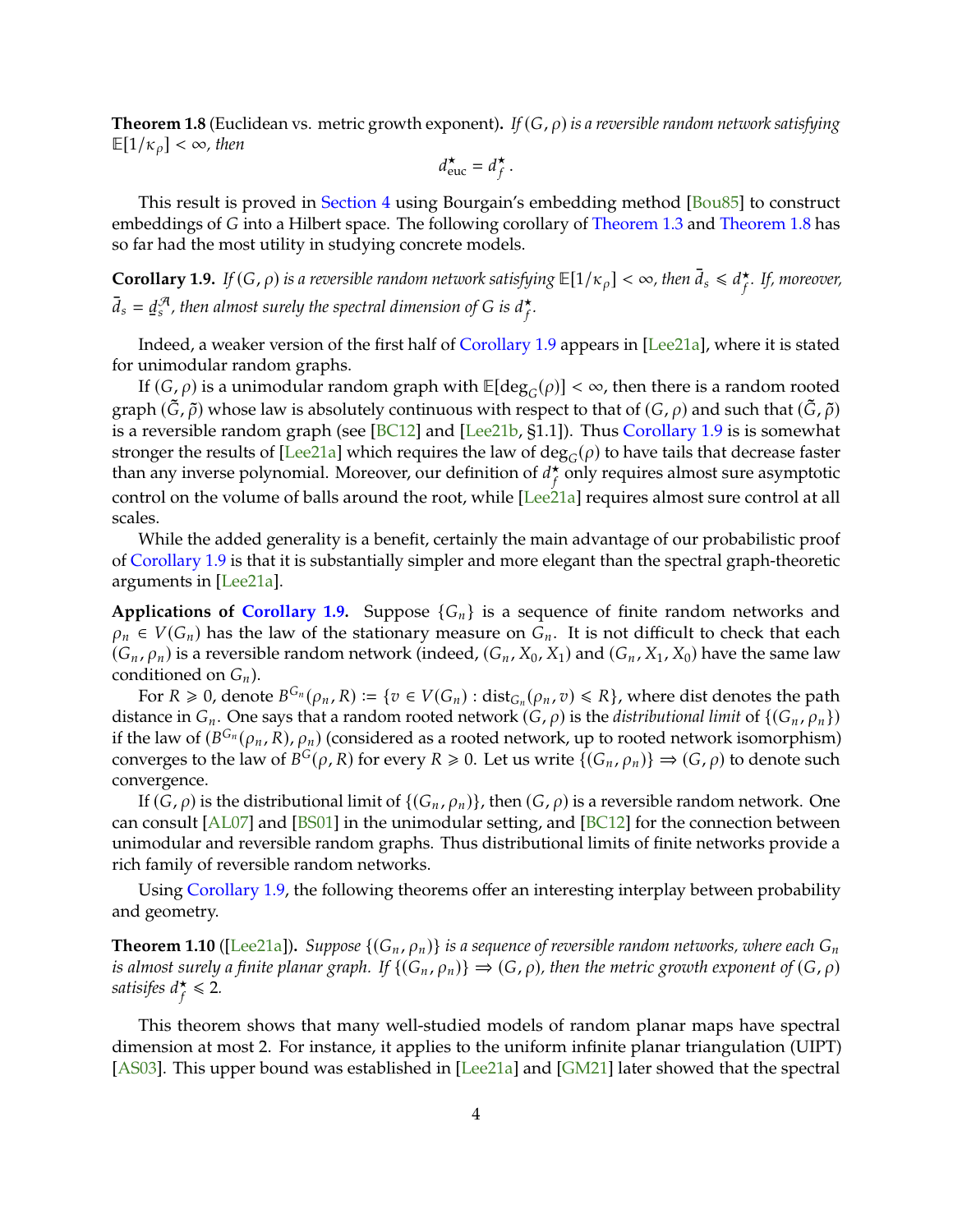<span id="page-4-3"></span>dimension is almost surely equal to 2. For the uniform infinite planar quadrangulation (UIPQ) (see, e.g., [\[Kri08\]](#page-17-6)), it implies that the spectral dimension is almost surely at most 2 (if the a.s. limit exists), but presently a matching lower bound remains elusive.

[Theorem 1.10](#page-3-2) can be generalized in two ways: To broader notions of 2-dimensional graphs, or to higher dimensions.

**Theorem 1.11** (Exclued minors, [\[Lee21a\]](#page-17-4)). Let H be a fixed finite graph. Suppose  $\{(G_n, \rho_n)\}$  is a sequence *of reversible random networks, where each* <sup>𝐺</sup>𝑛 *is almost surely a finite graph excluding* <sup>𝐻</sup> *as a graph minor. If*  $\{(G_n, \rho_n)\}\Rightarrow (G, \rho)$ , then the metric growth exponent of  $(G, \rho)$  satisifes  $d_f^* \leq 2$ .

Say that *G sphere packs in* ℝ<sup>d</sup> if *G* is the intersection graph of interior-disjoint closed balls in ℝ<sup>d</sup>.

 $^{\prime}$ 

**Theorem 1.12** ([\[Lee18\]](#page-17-7)). *Suppose*  $\{(G_n, \rho_n)\}$  *is a sequence of reversible random networks, where each*  $G_n$  almost surely sphere-packs in ℝ<sup>d</sup>. If  $\{(G_n, \rho_n)\}\Rightarrow(G, \rho)$ , then the metric growth exponent of  $(G, \rho)$ <br>satisifes d\* < d satisifes  $d_f^{\star} \leq d$ .

This extends substantially to the much more general setting of "quasi-packings" of graphs in any Ahlfors *d*-regular metric measure space [\[Lee18\]](#page-17-7).

# <span id="page-4-0"></span>**2 Spectral dimension and Euclidean growth**

In order to prove [Theorem 1.3,](#page-2-0) we will extend K. Ball's notion of Markov type 2 [\[Bal92\]](#page-16-0) from finite state spaces to reversible random networks.

<span id="page-4-1"></span>**Theorem 2.1.** *Suppose that*  $(G, \rho)$  *is a reversible random network and*  $\Psi : V(G) \to H$  *is a proper Euclidean embedding of*  $(G, \rho)$ *. Then it holds that* 

$$
\mathbb{E} \max_{0 \le t \le n} \|\Psi(X_n) - \Psi(X_0)\|_{\mathcal{H}}^2 \le 128n \mathbb{E} \|\Psi(X_0) - \Psi(X_1)\|_{\mathcal{H}}^2
$$

This theorem is proved in [Section 2.1.](#page-6-0) For now, we record a corollary and then use it to establish [Theorem 1.3.](#page-2-0)

<span id="page-4-2"></span>**Corollary 2.2.** *Suppose*  $(G, \rho)$  *is a reversible random network and*  $\Psi : V(G) \to H$  *is a proper Euclidean embedding of*  $(G, \rho)$ . Then almost surely it holds that

$$
\Psi(X_0), \Psi(X_1), \ldots, \Psi(X_n) \in B_{\mathcal{H}}\left(\Psi(X_0), \sqrt{n}\log n\right)
$$

*for all but finitely many n.* 

 $^{\prime}$ 

*Proof.* Consider the reversible random network  $(G, \rho, \Psi)$ . Define  $K := \mathbb{E} ||\Psi(X_0) - \Psi(X_1)||_{\mathcal{H}'}^2$ <br>and recall that  $K \leq \infty$  since W is a proper Euclidean embedding. By Theorem 2.1, we have and recall that  $K < \infty$  since  $\Psi$  is a proper Euclidean embedding. By [Theorem 2.1,](#page-4-1) we have  $\mathbb{E} \max_{0 \le t \le n} ||\Psi(X_n) - \Psi(X_0)||_{\mathcal{H}}^2 \le 128Kn$  for  $n \ge 1$ .<br>For  $n > 1$ , denote the events

For  $n \geq 1$ , denote the events

$$
\mathcal{E}_n := \left\{ \Psi(X_0), \Psi(X_1), \ldots, \Psi(X_n) \in B_{\mathcal{H}} \left( \Psi(X_0), \sqrt{n/2} \log(n/2) \right) \right\}.
$$

For  $n$  sufficiently large, it holds that

$$
\neg \mathcal{E}_n \implies \max_{0 \leq t \leq n} \|\Psi(X_n) - \Psi(X_0)\|_{\mathcal{H}}^2 > \frac{1}{4}n(\log n)^2,
$$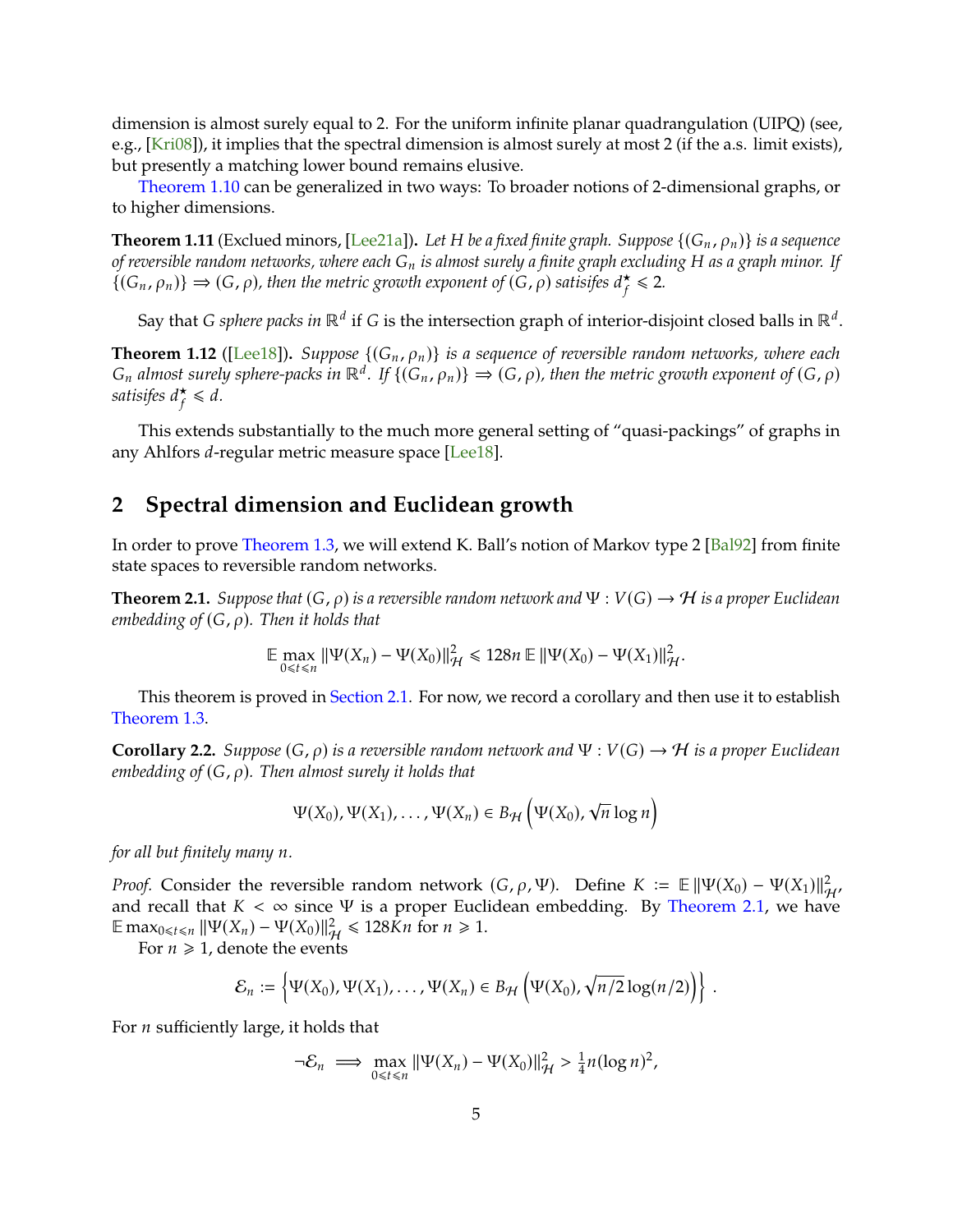and then Markov's inequality gives

$$
\mathbb{P}(\neg \mathcal{E}_n) \leq \frac{512K}{(\log n)^2}.
$$

Therefore, by the Borel-Cantelli Lemma, it holds that almost surely  $\mathcal{E}_{2^k}$  occurs for all but finitely many  $k$ , yielding the desired claim.

<span id="page-5-0"></span>**Lemma 2.3.** *Suppose*  $(G, \rho, S)$  *is a reversible random network, where*  $S \subseteq V(G)$  *is a random finite set of vertices. Then almost surely, for any*  $n \ge 0$ ,

$$
\frac{\mathsf{p}_{2n}(\rho,\rho)}{\kappa_{\rho}}\geqslant\frac{\big(\mathbb{P}[X_n\in\mathcal{S}\mid(G,\rho,\mathcal{S})]\big)^2}{\mathrm{vol}(\mathcal{S})}.
$$

*Proof.* Using reversibility of the random walk (conditioned on  $(G, \rho, S)$ ), we have  $\kappa_{\rho} p_n(\rho, x) =$  $\kappa_x$ **p**<sub>n</sub> $(x, \rho)$ , and this gives

$$
p_{2n}(\rho, \rho) \ge \sum_{x \in S} p_n(\rho, x) p_n(x, \rho) = \kappa_{\rho} \sum_{x \in S} \frac{p_n(\rho, x)^2}{\kappa_x}
$$

$$
\ge \kappa_{\rho} \frac{\left(\sum_{x \in S} p_n(\rho, x)\right)^2}{\text{vol}(S)}
$$

$$
= \kappa_{\rho} \frac{\left(\mathbb{P}[X_n \in S \mid (G, \rho, S)]\right) 2}{\text{vol}(S)},
$$

where the second inequality is an application of Cauchy-Schwarz.

The next result implies [Theorem 1.3.](#page-2-0)

**Corollary 2.4.** *Suppose*  $(G, \rho)$  *is a reversible random network and*  $\Psi : V(G) \to H$  *is a proper Euclidean embedding of*  $(G, \rho)$ *. Then almost surely,* 

$$
\limsup_{n \to \infty} \frac{-2\log p_{2n}(\rho, \rho)}{\log n} \le \limsup_{R \to \infty} \frac{\log \text{vol}(\Psi^{-1}(B_{\mathcal{H}}(0, R)))}{\log R}.
$$
 (2.1)

*Proof.* Define  $S_n := \Psi^{-1}(B_{\mathcal{H}}(\Psi(X_0)),$ √  $\overline{n}$  log *n*)). By [Corollary 2.2,](#page-4-2) it holds that almost surely, for *n*<br>Lomma 2.3 to (C, e, S<sub>0</sub>) gives p<sub>0</sub> (e, e) >  $\chi$  /yol(S<sub>0</sub>) for *n* sufficiently large,  $X_n \in \mathcal{S}_n$ . Applying [Lemma 2.3](#page-5-0) to  $(G, \rho, \mathcal{S}_{2n})$  gives  $p_{2n}(\rho, \rho) \geq \kappa_\rho/\text{vol}(\mathcal{S}_{2n})$  for *n* sufficiently large, and therefore, almost surely,

$$
\limsup_{n \to \infty} \frac{-2\log p_{2n}(\rho, \rho)}{\log n} \le \limsup_{R \to \infty} \frac{2\log \text{vol}\left(\Psi^{-1}\left(B_{\mathcal{H}}(\Psi(X_0), \sqrt{2n}\log(2n))\right)\right)}{\log n}
$$
  

$$
\le \limsup_{R \to \infty} \frac{\log \text{vol}\left(\Psi^{-1}\left(B_{\mathcal{H}}(\Psi(X_0), R)\right)\right)}{\log R}
$$
  

$$
= \limsup_{R \to \infty} \frac{\log \text{vol}\left(\Psi^{-1}\left(B_{\mathcal{H}}(\Phi(X_0), R)\right)\right)}{\log R}.
$$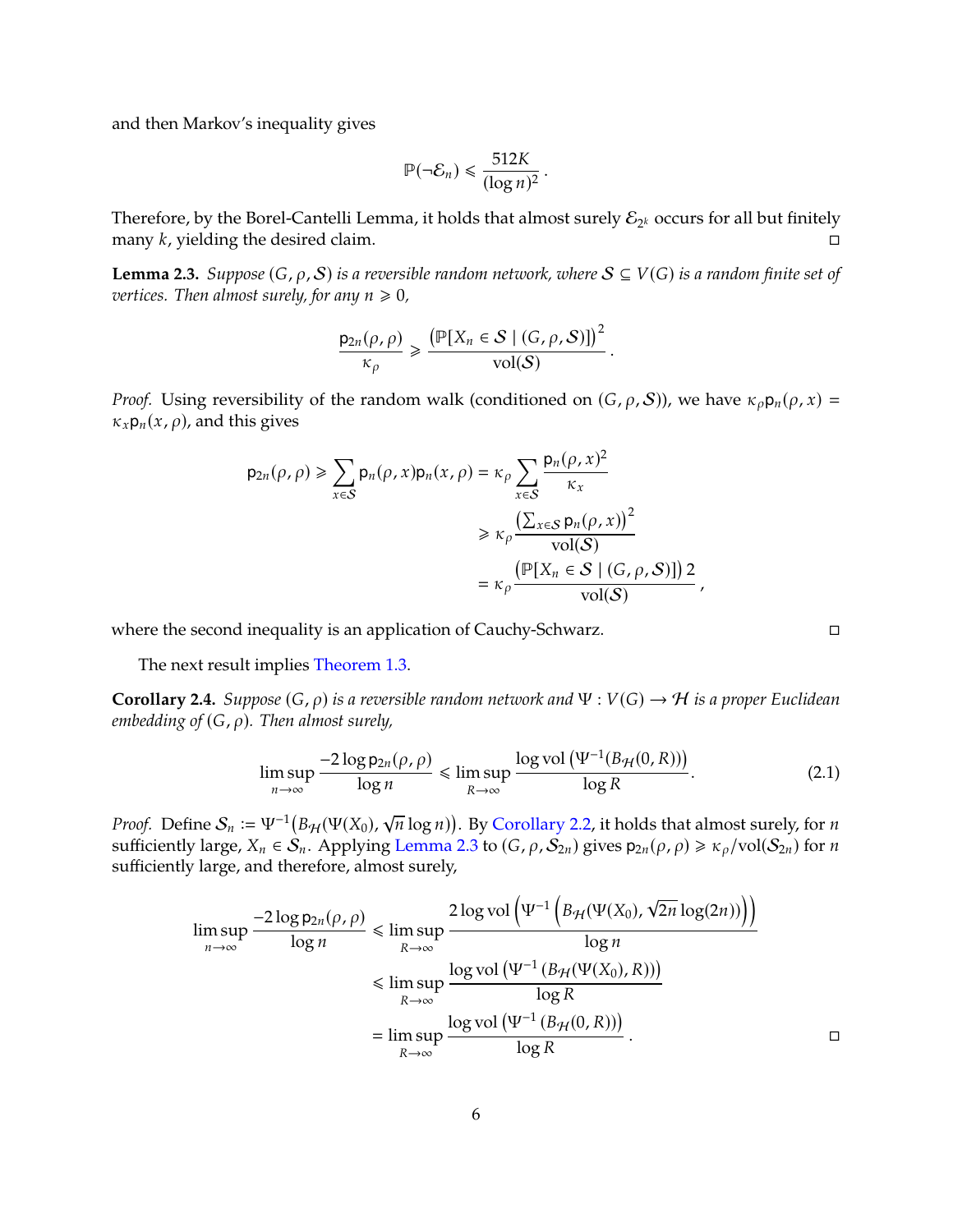## <span id="page-6-6"></span><span id="page-6-0"></span>**2.1 Maximal Markov type and reversible random graphs**

Our goal now is to prove [Theorem 2.1.](#page-4-1) Consider a reversible random network  $(G, \rho, \xi)$ , and recall that  $\{X_t\}$  is the random walk on G with  $X_0 = \rho$ . Fix a time  $n \geq 0$ , and denote the reversed walk  $\tilde{X}_t := X_{n-t}$  for  $0 \le t \le n$ . The next lemma follows from reversibility, since  $(G, X_0, X_1, \ldots, X_n, \xi)$ and  $(G, \tilde{X}_0, \tilde{X}_1, \ldots, \tilde{X}_n, \xi)$  have the same law.

<span id="page-6-1"></span>**Lemma 2.5.** *For*  $s \in \{1, ..., n-1\}$ , *the law of*  $X_{s+1}$  *conditioned on*  $\{(G, X_0, \xi), X_s = w, X_0 = u, x_n = v\}$  $\tilde{X}_{n-(s+1)}$  *conditioned on*  $\{(G, \tilde{X}_0, \xi), \tilde{X}_{n-s} = w, \tilde{X}_0 = u, \tilde{X}_n = v\}.$ 

We now adapt the forward-backward martingale decomposition from [\[NPSS06\]](#page-17-0) to our setting.

<span id="page-6-5"></span>**Lemma 2.6.** *Let*  $\ddot{x}$  *be a normed space and let*  $(G, \rho, \Psi)$  *be a reversible random network with*  $\Psi : V(G) \to \ddot{x}$ *. Then for every*  $n \ge 0$ , there are two  $\mathfrak{X}$ -valued processes  $\{A_t : t = 0, 1, ..., n\}$  and  $\{B_t : t = 0, 1, ..., n\}$ *with the following properties:*

- *1. Almost surely, conditioned on*  $(G, X_0, X_n, \Psi)$ , both  $\{A_t\}$  and  $\{B_t\}$  are martingales.
- *2. It holds that almost surely, for all*  $t \in \{0, 1, \ldots, n\}$ *,*

<span id="page-6-4"></span><span id="page-6-3"></span>
$$
\Psi(X_{2t}) - \Psi(X_0) = A_t - B_t
$$

*3. For every*  $1 \leq t \leq n$  *and*  $q \geq 1$ *,* 

$$
\max \left\{ \mathbb{E} \left\| A_t - A_{t-1} \right\|_{\mathfrak{X}}^q, \mathbb{E} \left\| B_t - B_{t-1} \right\|_{\mathfrak{X}}^q \right\} \leq 2^q \mathbb{E} \left\| \Psi(X_0) - \Psi(X_1) \right\|_{\mathfrak{X}}^q.
$$

*Proof.* Fix  $n \ge 0$  and let us condition on  $(G, X_0, X_{2n}, \Psi)$ . We write  $\mathbb{E}_{(G,\mu,\nu,\Psi)}$  for the expectation conditioned on  $((G, \mu, \Psi), X = \mu, Y = \tau)$ . Define the reversed vialistics  $\tilde{X} = X$  for conditioned on  $\{(G, u, \Psi), X_0 = u, X_{2n} = v\}$ . Define the reversed walk by  $\tilde{X}_t := X_{2n-t}$  for  $t = 0, 1, \ldots, 2n$ .

Define  $M_0 := \Psi(X_0)$  and  $N_0 := \Psi(\tilde{X}_0)$ , and for  $0 \le s \le 2n - 1$ ,

$$
M_{s+1} - M_s := \Psi(X_{s+1}) - \Psi(X_s) - \mathbb{E}_{(G,X_0,X_{2n},\Psi)}[\Psi(X_{s+1}) - \Psi(X_s) | X_s]
$$
(2.2)

<span id="page-6-2"></span>
$$
N_{s+1} - N_s := \Psi(\tilde{X}_{s+1}) - \Psi(\tilde{X}_s) - \mathbb{E}_{(G,\tilde{X}_0,\tilde{X}_{2n},\Psi)}[\Psi(\tilde{X}_{s+1}) - \Psi(\tilde{X}_s) | \tilde{X}_s].
$$
 (2.3)

Observe that, conditioned on  $(G, X_0, X_{2n}, \Psi)$ , it holds that  $\{M_s\}$  is a martingale with respect to the filtration induced on  $\{X_0, X_1, \ldots, X_{2n}\}$ , and  $\{N_s\}$  is a martingale with respect to the filtration induced on  $\{\tilde{X}_0, \tilde{X}_1, \ldots, \tilde{X}_{2n}\}.$ <br>Observing that  $X - \tilde{X}_2$ .

Observing that  $X_s = \tilde{X}_{2n-s}$ , by [Lemma 2.5,](#page-6-1) it holds that

$$
\mathbb{E}_{(G,X_0,X_{2n},\Psi)}[\Psi(X_{s+1})-\Psi(X_s)\mid X_s]=\mathbb{E}_{(G,\tilde{X}_0,\tilde{X}_{2n},\Psi)}\left[\Psi(\tilde{X}_{2n-(s+1)})-\Psi(\tilde{X}_{2n-s})\mid \tilde{X}_{2n-s}\right]\,,
$$

and therefore

$$
\Psi(X_{s+1}) - \Psi(X_{s-1}) = \Psi(X_{s+1}) - \Psi(X_s) - \mathbb{E}_{(G,X_0,X_{2n},\Psi)}[\Psi(X_{s+1}) - \Psi(X_s) | X_s]
$$
  
 
$$
- \left( \Psi(\tilde{X}_{2n-s-1}) - \Psi(\tilde{X}_{2n-s}) - \mathbb{E}_{(G,\tilde{X}_0,\tilde{X}_{2n},\Psi)}[\Psi(\tilde{X}_{2n-s-1}) - \Psi(\tilde{X}_{2n-s}) | \tilde{X}_{2n-s}] \right)
$$
  
 
$$
= (M_{s+1} - M_s) - (N_{2n-s+1} - N_{2n-s}). \tag{2.4}
$$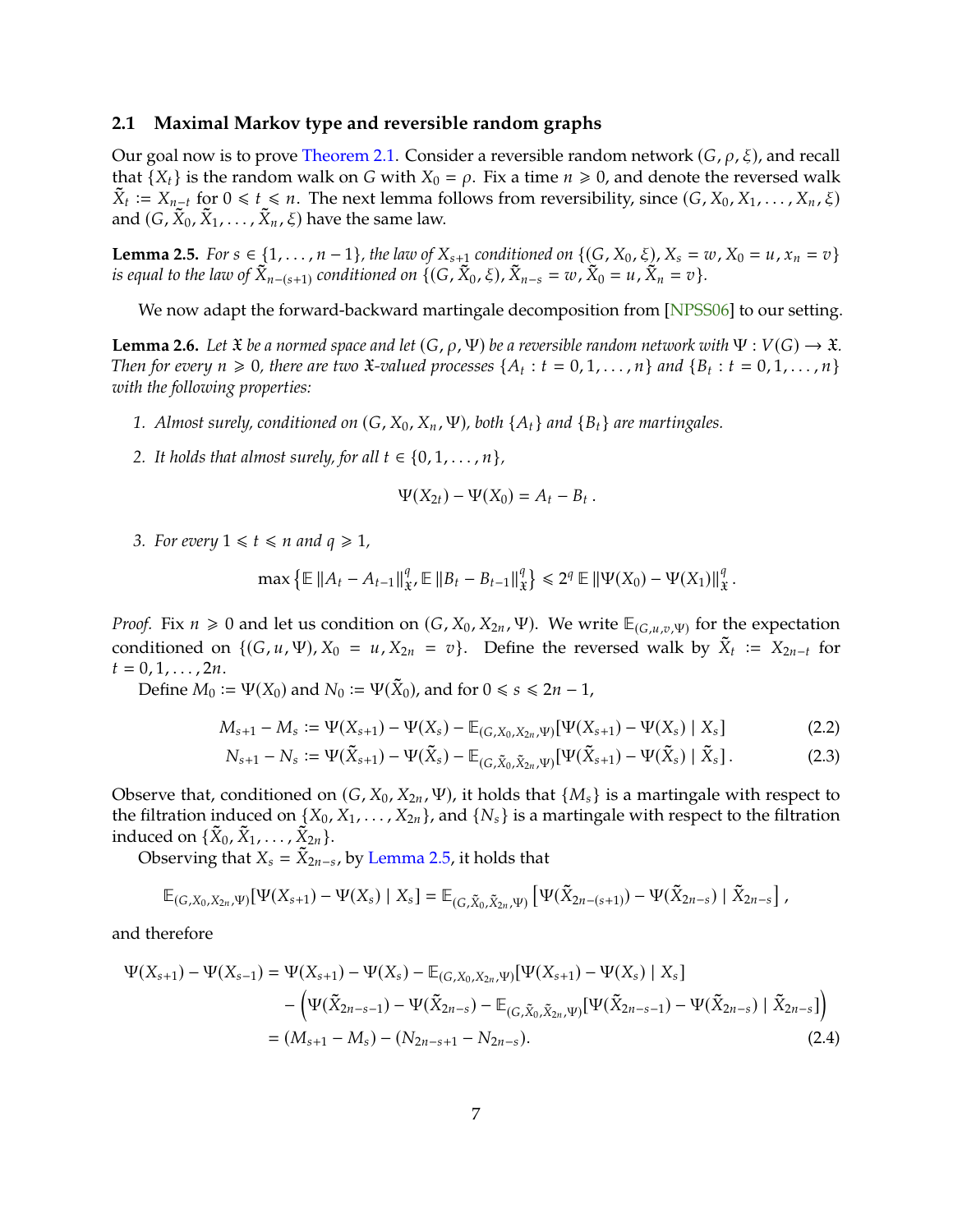Define the processes  $\{A_t : t = 0, 1, ..., n\}$  and  $\{B_t : t = 0, 1, ..., n\}$  by

$$
A_t := \sum_{s=1}^t M_{2s} - M_{2s-1}
$$
  

$$
B_t := \sum_{s=1}^t N_{2n-s+1} - N_{2n-s}
$$

and observe that almost surely, conditioned on  $(G, X_0, X_{2n}, \Psi)$ ,  $\{A_t\}$  and  $\{B_t\}$  are also martingales with respect to the forward and backward filtrations, respectively. Summing [\(2.4\)](#page-6-2) over odd values  $s = 1, 2, \ldots, 2t - 1$  gives claim (2) of the lemma.

For claim (3), note that  $A_t - A_{t-1} = M_{2t} - M_{2t-1}$ , and then employ [\(2.2\)](#page-6-3). An identical argument ds for  $B_t - B_{t-1}$  using (2.3). holds for  $B_t - B_{t-1}$  using [\(2.3\)](#page-6-4).

Let us now use this to prove [Theorem 2.1.](#page-4-1)

*Proof of [Theorem 2.1.](#page-4-1)* Note that if  $\{M_t\}$  is a martingale in some normed space  $\mathfrak{X}$ , then  $\{\|M_t\|_{\mathfrak{X}}\}$  is a submartingale, and Doob's  $L^2$  maximal inequality yields

$$
\mathbb{E}\max_{0\leq t\leq n}||M_t||_{\mathfrak{X}}^2\leq 4\mathbb{E}\,||M_n||_{\mathfrak{X}}^2.
$$

Therefore applying [Lemma 2.6\(](#page-6-5)2) gives

$$
\mathbb{E} \max_{0 \leq t \leq n} \|\Psi(X_{2t}) - \Psi(X_0)\|_{\ell^2}^2 \leq 2 \mathbb{E} \max_{0 \leq t \leq n} (\|A_t\|_{\mathcal{H}}^2 + \|B_t\|_{\mathcal{H}}^2) \leq 8 \left( \mathbb{E} \|A_n\|_{\mathcal{H}}^2 + \mathbb{E} \|B_n\|_{\mathcal{H}}^2 \right).
$$

Now using orthogonality of martingale difference sequences, we have

$$
\mathbb{E} \|A_n\|_{\mathcal{H}}^2 \leq \sum_{t=1}^n \mathbb{E} \|A_t - A_{t-1}\|_{\mathcal{H}}^2 \leq 4n \mathbb{E} \| \Psi(X_0) - \Psi(X_1)\|_{\mathcal{H}}^2,
$$

where the last inequality uses [Lemma 2.6\(](#page-6-5)3). Applying the same reasoning to  ${B_t}$  then gives us

$$
\mathbb{E}\max_{0\leq t\leq n}\|\Psi(X_{2t})-\Psi(X_0)\|_{\ell^2}^2\leq 64n\,\mathbb{E}\,\|\Psi(X_0)-\Psi(X_1)\|_{\mathcal{H}}^2
$$

Finally, to handle odd times, one notes that

$$
\|\Psi(X_{2n+1}) - \Psi(X_0)\|_{\mathcal{H}} \le \|\Psi(X_{2n+1}) - \Psi(X_{2n})\|_{\mathcal{H}} + \|\Psi(X_{2n}) - \Psi(X_0)\|_{\mathcal{H}},
$$

and therefore

$$
\mathbb{E} \|\Psi(X_{2n+1}) - \Psi(X_0)\|_{\mathcal{H}}^2 \le 128n \left( \mathbb{E} \|\Psi(X_0) - \Psi(X_1)\|_{\mathcal{H}}^2 + \mathbb{E} \|\Psi(X_{2n+1}) - \Psi(X_{2n})\|_{\mathcal{H}}^2 \right)
$$
  
= 256n \mathbb{E} \|\Psi(X\_0) - \Psi(X\_1)\|\_{\mathcal{H}}^2,

where the last equality uses that  $(G, X_{2n}, \Psi)$  and  $(G, X_{2n+1}, \Psi)$  have the same law since  $(G, \rho, \Psi)$  is reversible. reversible.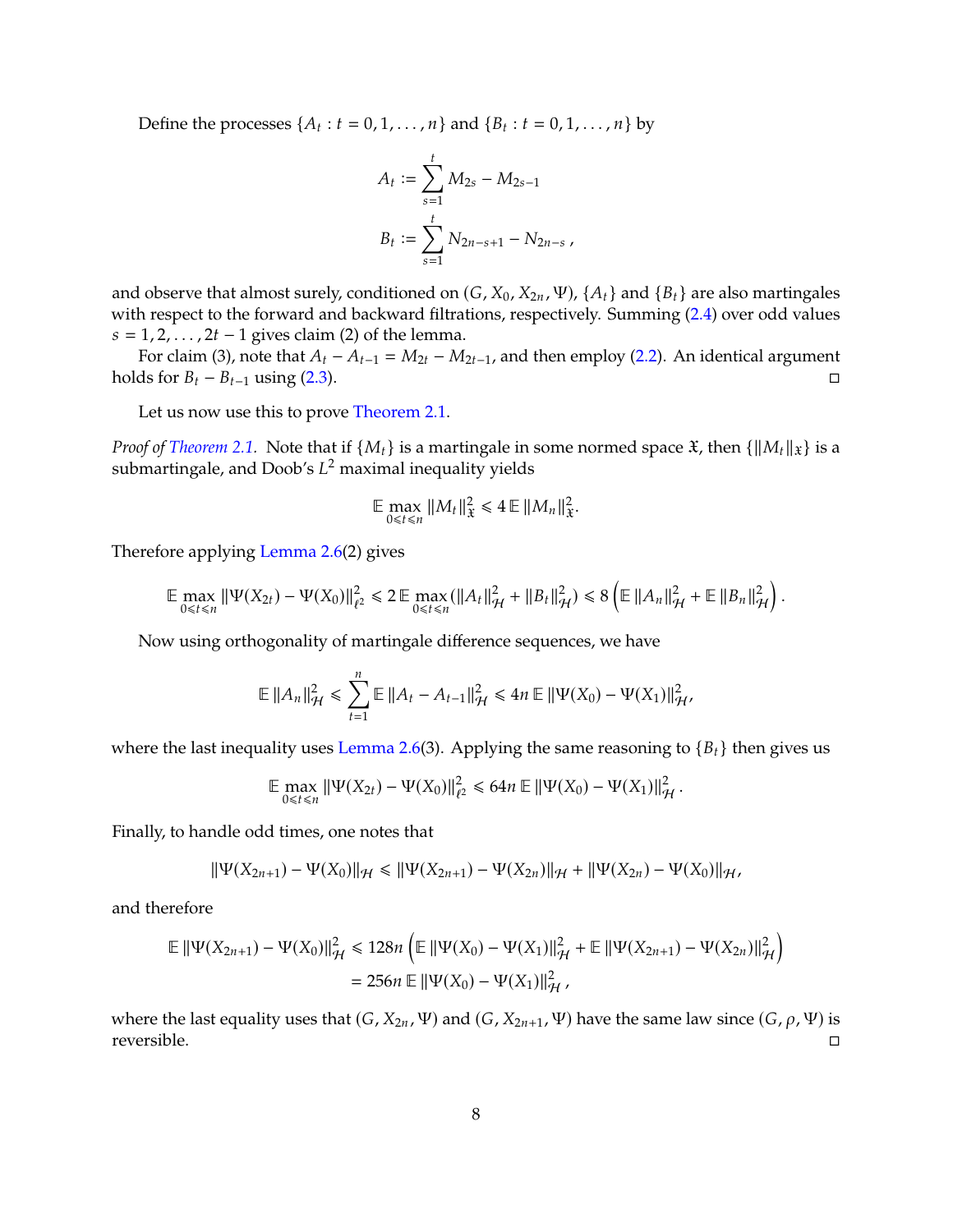# <span id="page-8-0"></span>**3 Change of metric via heat flow**

Our objective is now to prove [Theorem 1.5.](#page-2-1) First, we need to review some basics of spectral theory on infinite graphs.

## **3.1 Spectral theory on locally-finite networks**

Fix a network G with conductances  $\kappa$ , and write  $\ell^2(G)$  for the Hilbert space of functions  $f: V(G) \to \mathbb{R}$ equipped with the inner product

$$
\langle f,g \rangle_{\ell^2(G)} := \sum_{u \in V(G)} \kappa_u f(u) g(u).
$$

Define the averaging operator  $P: \ell^2(G) \to \ell^2(G)$  by

$$
P\psi(u):=\sum_{v:\{u,v\}\in E(G)}\frac{\kappa_{uv}}{\kappa_u}\psi(v)\,.
$$

Observe that P is self-adjoint with respect to the  $\ell^2(G)$  inner product:

$$
\langle \varphi, P\psi\rangle_{\ell^2(G)} = \sum_{x\in V(G)} \kappa_x \varphi(x) \sum_{y:\{x,y\}\in E(G)} \frac{\kappa_{xy}}{\kappa_x}\psi(y) = 2\sum_{\{x,y\}\in E(G)} \kappa_{xy}\varphi(x)\psi(y).
$$

Since  $P$  is an averaging operator, it is also bounded, and therefore the spectral theorem yields a resolution of the identity  $I_P$  so that  $P = \int_{-1}^{1} \lambda \, dI_P(\lambda)$ .<br>Civen a vertex  $\eta \in V(C)$  and defines the association

Given a vertex  $v \in V(G)$ , one defines the associated *spectral measure*  $\mu_{G}^{v}$  $\int_{G}^{v}$  at  $v$  by

$$
\mu_G^v((-\infty,\lambda)) := \frac{\langle \mathbb{1}_v, I_P((-\infty,\lambda)) \mathbb{1}_v \rangle_{\ell^2(G)}}{\kappa_v}
$$

This is the unique probability measure  $\mu_G^v$  on  $[-1, 1]$  such that for all integers  $n \ge 1$ ,

<span id="page-8-3"></span><span id="page-8-1"></span>
$$
\kappa_v \int_{[-1,1]} \lambda^n d\mu_G^v(\lambda) = \langle \mathbb{1}_v, P^n \mathbb{1}_v \rangle_{\ell^2(G)}.
$$
\n(3.1)

Note that for any  $u, v \in V(G)$  and  $n \geq 0$ , we have

<span id="page-8-2"></span>
$$
\langle P^n \mathbb{1}_u, P^n \mathbb{1}_v \rangle_{\ell^2(G)} = \langle \mathbb{1}_u, P^{2n} \mathbb{1}_v \rangle_{\ell^2(G)} = \kappa_u \mathsf{p}_{2n}^G(u, v). \tag{3.2}
$$

Note also that  $P \mathbb{1}_u = \sum_{v:\{u,v\} \in E(G)} \frac{\kappa_{uv}}{\kappa_v}$  $\frac{c_{uv}}{c_v}$  1<sub>v</sub>, and therefore

$$
||P^n \mathbb{1}_u||_{\ell^2(G)}^2 - \sum_{v:\{u,v\} \in E(G)} \kappa_{uv} \frac{\langle P^n \mathbb{1}_u, P^n \mathbb{1}_v \rangle_{\ell^2(G)}}{\kappa_v} = \langle \mathbb{1}_u, (I - P)P^{2n} \mathbb{1}_u \rangle_{\ell^2(G)} \\
= \kappa_u \int_{[-1,1]} (1 - \lambda) \lambda^{2n} d\mu_G^u(\lambda). \tag{3.3}
$$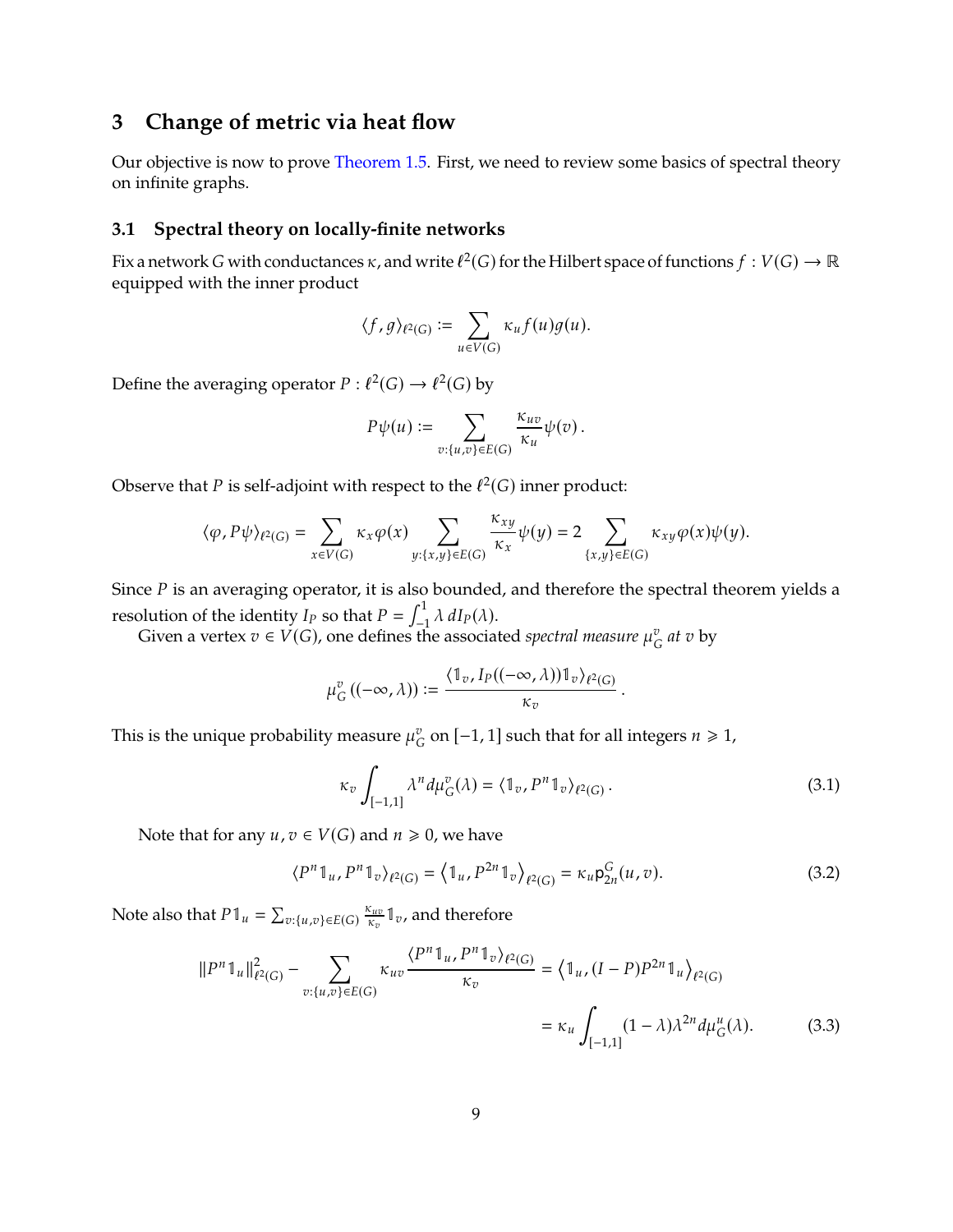Define the map  $\Phi_n : V(G) \to \ell^2(G)$  by  $\Phi_n(v) := \frac{P^n \mathbb{1}_v}{\kappa_v}$  $\frac{n\,\mathbb{1}_v}{\kappa_v}$ . Then for any  $u \in V(G)$ ,

$$
\sum_{v:\{u,v\}\in E(G)} \kappa_{uv} \|\Phi_n(u) - \Phi_n(v)\|_{\ell^2(G)}^2
$$
\n
$$
= \frac{\|P^n \mathbb{1}_u\|_{\ell^2(G)}^2}{\kappa_u} + \sum_{v:\{u,v\}\in E(G)} \frac{\kappa_{uv}}{\kappa_v^2} \|P^n \mathbb{1}_v\|_{\ell^2(G)}^2 - 2 \sum_{v:\{u,v\}\in E(G)} \frac{\kappa_{uv}}{\kappa_u \kappa_v} \langle P^n \mathbb{1}_u, P^n \mathbb{1}_v \rangle_{\ell^2(G)} \tag{3.3}
$$
\n
$$
\stackrel{\text{(3.3)}}{=} 2 \int_{[-1,1]} (1-\lambda)\lambda^{2n} d\mu_G^u(\lambda) + \left(\sum_{v:\{u,v\}\in E(G)} \frac{\kappa_{uv}}{\kappa_v^2} \|P^n \mathbb{1}_v\|_{\ell^2(G)}^2 - \frac{\|P^n \mathbb{1}_u\|_{\ell^2(G)}^2}{\kappa_u}\right). \tag{3.4}
$$

**Volume of spectral balls.** For  $u \in V(G)$ , define the set

$$
\mathcal{S}_n(u) := \left\{ v \in V(G) : ||\Phi_n(u) - \Phi_n(v)||_{\ell^2(G)}^2 \leq \frac{1}{2} ||\Phi_n(u)||_{\ell^2(G)}^2 \right\}.
$$

<span id="page-9-0"></span>**Lemma 3.1.** *If*  $v \in S_n(u)$ , then  $p_{2n}(v, u) \geq \frac{1}{4}$  $\frac{1}{4}$ p<sub>n</sub> $(u, u)$ .

*Proof.* Note that  $\langle x, y \rangle = \frac{1}{2}$  $\frac{1}{2} (||x||^2 + ||y||^2 - ||x - y||^2) \ge \frac{1}{4}$  $\frac{1}{4}||x||^2$  whenever  $||x - y||^2 \le \frac{1}{2}$  $\frac{1}{2}||x||^2$ , hence  $v \in S_n(u)$  implies that

<span id="page-9-1"></span>
$$
\langle \Phi_n(u), \Phi_n(v) \rangle_{\ell^2(G)} \geq \frac{1}{4} ||\Phi_n(u)||_{\ell^2(G)}^2
$$

By definition, this gives

$$
\frac{\langle P^n \mathbb{1}_u, P^n \mathbb{1}_v \rangle_{\ell^2(G)}}{\kappa_v} \geq \frac{1}{4} \frac{\| P^n \mathbb{1}_u \|^2_{\ell^2(G)}}{\kappa_u},
$$

and by [\(3.2\)](#page-8-2), this is precisely the inequality

$$
p_{2n}(v,u) \geq \frac{1}{4}p_{2n}(u,u).
$$

<span id="page-9-2"></span>**Lemma 3.2.** *For any*  $u \in V(G)$ *, it holds that* 

$$
\text{vol}\left(\mathcal{S}_n(u)\right) \leq 16\kappa_u \frac{\mathsf{p}_{4n}(u,u)}{\mathsf{p}_{2n}(u,u)^2} \leq \frac{16\kappa_u}{\mathsf{p}_{2n}(u,u)}
$$

*Proof.* Using  $\kappa_u \mathsf{p}_n(u, v) = \kappa_v \mathsf{p}_n(v, u)$ , we have

$$
p_{4n}(u, u) \geq \sum_{v \in S_n(u)} p_{2n}(u, v) p_{2n}(v, u) = \sum_{v \in S_n(u)} \frac{\kappa_v}{\kappa_u} p_{2n}(v, u)^2 \geq \frac{\text{vol}(S_n(u))}{16} \frac{p_{2n}(u, u)^2}{\kappa_u},
$$

where the last inequality follows from [Lemma 3.1.](#page-9-0) This yields the first claimed inequality, and the second follows from monotonicity of the even return times:  $p_{2n}(u, u) \geq p_{4n}(u, u)$ .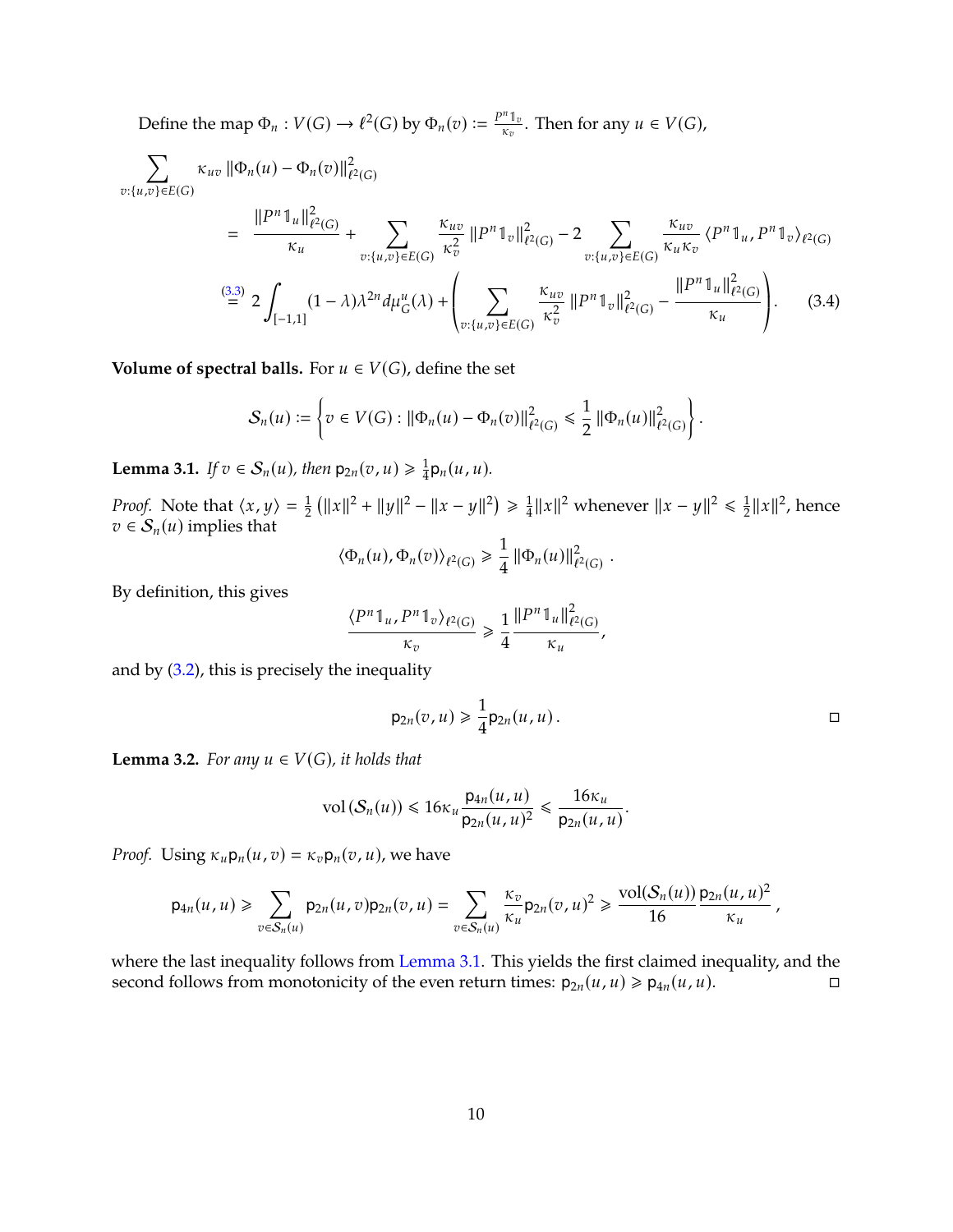## **3.2 Construction of the metric**

Note that in proving [Theorem 1.5,](#page-2-1) we may assume that  $\frac{\kappa_{uu}}{\kappa_u} \geq \frac{1}{2}$ affect the spectral dimension of G, and it only affects the volume of sets by a constant factor. This assumption ensures that P is a poppedative operator and therefore the spectral measures  $u^v$  are  $\frac{1}{2}$  for all  $u \in V(G)$ . This does not assumption ensures that  $P$  is a nonnegative operator, and therefore the spectral measures  $\mu_{C}^{v}$ are supported on [0, <sup>1</sup>].

Consider now a reversible random network  $(G, \rho)$  with  $\mathbb{E}[1/\kappa_\rho] < \infty$  and define the measure  $\mu := \mathbb{E} \left[ \mu_G^{\rho} / \kappa_{\rho} \right].$ 

<span id="page-10-0"></span>**Lemma 3.3.** *It holds that, for any*  $d \ge 1$  *and*  $n \ge 1$ *,* 

$$
\frac{1}{2}\mathbb{E}\left[\left\|\Phi_n(X_0)-\Phi_n(X_1)\right\|^2_{\ell^2(G)}\right] \leq n^{-d}+\frac{d\log n}{n}\mathbb{E}\left[p_{2n}(\rho,\rho)\right].
$$

*Proof.* Dividing [\(3.4\)](#page-9-1) by  $\kappa_u$ , setting  $u = X_0$ , and taking expectations gives

$$
\frac{1}{2}\mathbb{E}\left[\left\|\Phi_n(X_0)-\Phi_n(X_1)\right\|^2_{\ell^2(G)}\right] = \int_{[0,1]} (1-\lambda)\lambda^{2n} d\mu(\lambda) + \frac{1}{2}\mathbb{E}\left[\frac{\left\|P^n \mathbb{1}_{X_1}\right\|^2_{\ell^2(G)}}{\kappa^2_{X_1}} - \frac{\left\|P^n \mathbb{1}_{X_0}\right\|^2_{\ell^2(G)}}{\kappa^2_{X_0}}\right].
$$

Note that, from [\(3.2\)](#page-8-2), it holds that  $\frac{\|P^n\mathbb{1}_{\rho}\|_{\ell}^2}{\nu^2}$  $\frac{|\rho||_{\ell^2(G)}}{\kappa_\rho^2} = \frac{p_{2n}(\rho,\rho)}{\kappa_\rho}$ . Therefore since  $\mathbb{E}[1/\kappa_\rho] < \infty$ , the latter expectation is bounded and is, in fact, equal to 0 since  $(G, X_0)$  and  $(G, X_1)$  have the same law.

To finish, split the integral into two pieces depending on whether  $\lambda \leq 1 - \frac{d \log n}{n}$ 

$$
\int_{[0,1]} (1 - \lambda) \lambda^{2n} d\mu(\lambda) \leq \int_{(3,1)} \left(1 - \frac{d \log n}{n}\right)^{2n} + \frac{d \log n}{n} \int_{[0,1]} \lambda^{2n} d\mu(\lambda)
$$
\n
$$
\leq n^{-d} + \frac{d \log n}{n} \mathbb{E}[p_{2n}(\rho, \rho)]. \qquad \Box
$$

:

For an integer  $k \geq 1$ , define

$$
\delta_k(x, y) := \left\| \Phi_{2^k}(x) - \Phi_{2^k}(y) \right\|_{\ell^2(G)}
$$

$$
W_k := \mathbb{E}[\delta_k(X_0, X_1)^2],
$$

and then

$$
\mathfrak{d}(x,y) := \sqrt{\sum_{k \geq 1} \frac{1}{k^2 W_k} \mathfrak{d}_k(x,y)^2}.
$$

By construction we have  $\mathbb{E}[\mathfrak{d}(X_0, X_1)^2] \le \sum_{k \ge 1} k^{-2} < \infty$ , hence  $\mathfrak{d}$  is an  $L^2$  change of metric. The next result implies Theorem 1.5 result implies [Theorem 1.5.](#page-2-1)

**Theorem 3.4.** *If*  $\bar{d}_s - \underline{d}$  $_{s}^{\mathcal{A}}$  < 2*, then* 

$$
\limsup_{R \to \infty} \frac{\log \text{vol}(B_{\mathfrak{d}}(\rho, R))}{\log R} \le \frac{\bar{d}_s}{1 + (\underline{d}_s^{\mathcal{R}} - \bar{d}_s)/2}
$$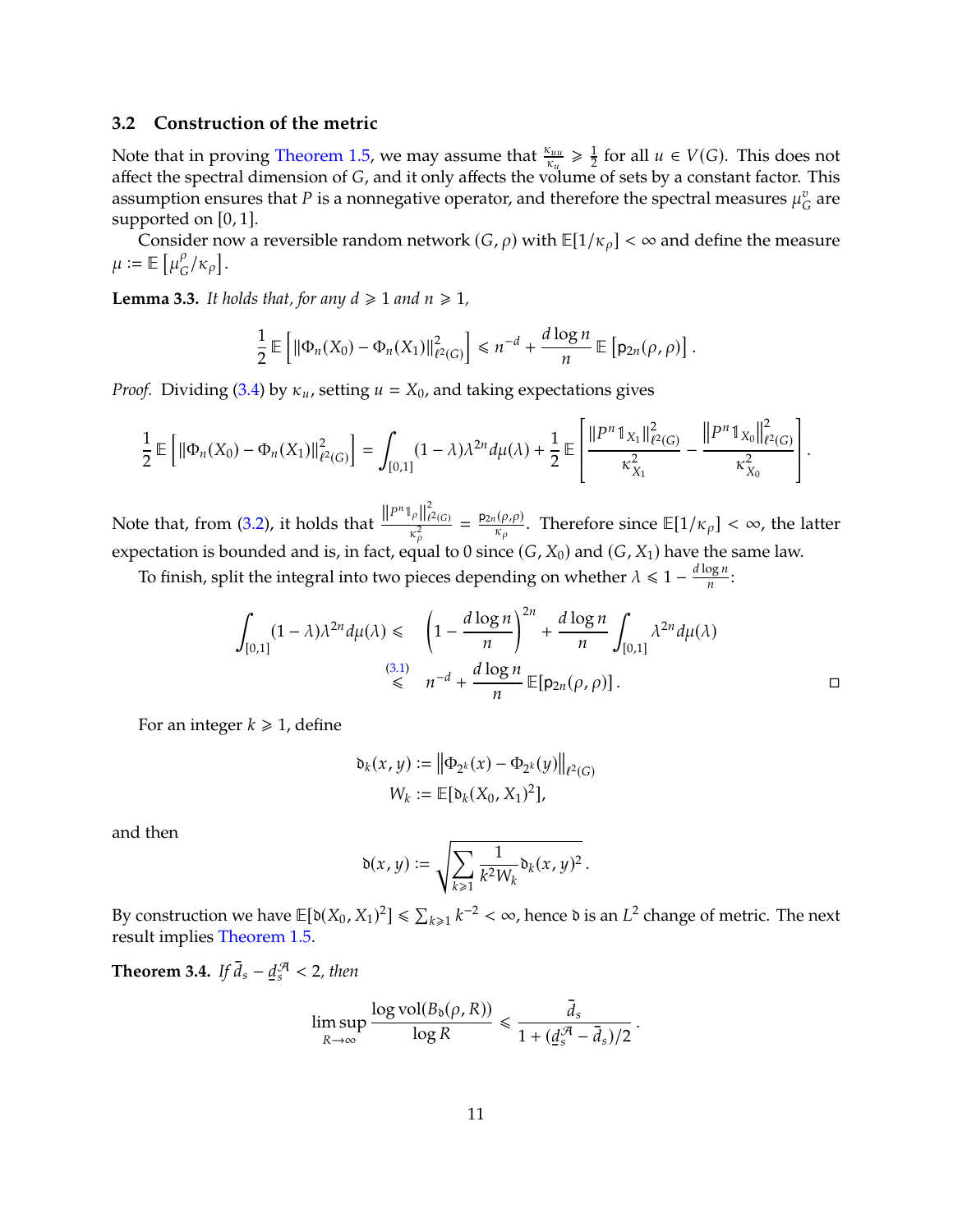*Proof.* By [Lemma 3.3,](#page-10-0) for any  $d \ge 1$ , we have

$$
W_k \leq 2^{-kd} + dk 2^{-k} \, \mathbb{E}[{\sf p}_{2^{k+1}}(\rho,\rho)] \, .
$$

Choosing  $d := 2\underline{d}$  $\mathcal A$  $\frac{\partial A}{\partial s}$ , by definition of <u>d</u> A  $\mathcal{F}_s^{\mathcal{H}}$ , this implies that

<span id="page-11-0"></span>
$$
W_k \le 2^{-k} 2^{-k} \frac{d^{\mathcal{A}} - o(1)/2}{s}, \quad k \to \infty.
$$
 (3.5)

By construction, it holds that

$$
\delta(\rho, x)^2 \geq \frac{1}{k^2 W_k} \left\| \Phi_{2^k}(\rho) - \Phi_{2^k}(x) \right\|_{\ell^2(G)}^2.
$$

Therefore for any  $\varepsilon > 0$ ,

$$
x \in B_{\mathfrak{d}}\left(\rho, \varepsilon \frac{2^{k/2}}{k}\right) \implies \left\|\Phi_{2^k}(\rho) - \Phi_{2^k}(x)\right\|_{\ell^2(G)}^2 \leq \varepsilon^2 2^k W_k.
$$

Choosing

$$
\varepsilon_k := 2^{-(k+1)/2} \frac{\left\| \Phi_{2^k}(\rho) \right\|_{\ell^2(G)}}{\sqrt{W_k}}
$$

gives  $x \in B_{\mathfrak{d}} \left( \rho, \varepsilon_k \frac{2^{k/2}}{k} \right)$  $\Big) \implies \left\| \Phi_{2^k}(\rho) - \Phi_{2^k}(x) \right\|$ 2  $\frac{2}{\ell^2(G)} \leq \frac{1}{2}$  $\frac{1}{2} \|\Phi_{2^k}(\rho)\|$ 2  $\tilde{t}^2(G)$  and then [Lemma 3.2](#page-9-2) implies that vol  $\left(B_{\mathfrak{d}}\left(\rho,\varepsilon_k\frac{2^{k/2}}{k}\right)\right)$  $\bigg\|\leq \text{vol}(\mathcal{S}_2)$  $16\kappa_0$ 

$$
\operatorname{vol}\left(B_{\mathfrak{d}}\left(\rho,\,\varepsilon_k\frac{2^{N-1}}{k}\right)\right) \leq \operatorname{vol}(\mathcal{S}_{2^k}(\rho)) \leq \frac{\operatorname{loc}\rho}{\rho_{2^{k+1}}(\rho,\rho)}
$$

By definition of  $\overline{d}_s$ , it holds that almost surely

$$
\frac{\mathsf{p}_{2^k}(\rho,\rho)}{\kappa_\rho} \geq 2^{-k\overline{d}_s/2 - o(1)}, \quad k \to \infty,
$$

which implies that almost surely

<span id="page-11-1"></span>
$$
\text{vol}\left(B_{\text{b}}\left(\rho, \varepsilon_k \frac{2^{k/2}}{k}\right)\right) \leq 2^{k\bar{d}_s/2 + o(1)}, \quad k \to \infty. \tag{3.6}
$$

Moreover, using  $\|\Phi_{2^k}(\rho)\|$ 2  $\chi^2_{\ell^2(G)} = \mathsf{p}_{2^{k+1}}(\rho, \rho)/\kappa_\rho$  (cf. [\(3.2\)](#page-8-2)) and [\(3.5\)](#page-11-0), we have that almost surely

<span id="page-11-2"></span>
$$
\varepsilon_k \geq 2^{k(\underline{d}_s^{\mathcal{A}} - \bar{d}_s - o(1))/4}, \quad k \to \infty.
$$

When  $\bar{d}_s - \underline{d}$  $\frac{\mathcal{A}}{s}$  < 2, then  $\varepsilon_k \frac{2^{k/2}}{k} \to \infty$  and combining [\(3.6\)](#page-11-1) and [\(3.7\)](#page-11-2) gives

$$
\limsup_{R \to \infty} \frac{\log \text{vol}(B_{\mathfrak{d}}(\rho, R))}{\log R} \leq \frac{\overline{d}_s}{1 + (\underline{d}_s^{\mathcal{A}} - \overline{d}_s)/2}.
$$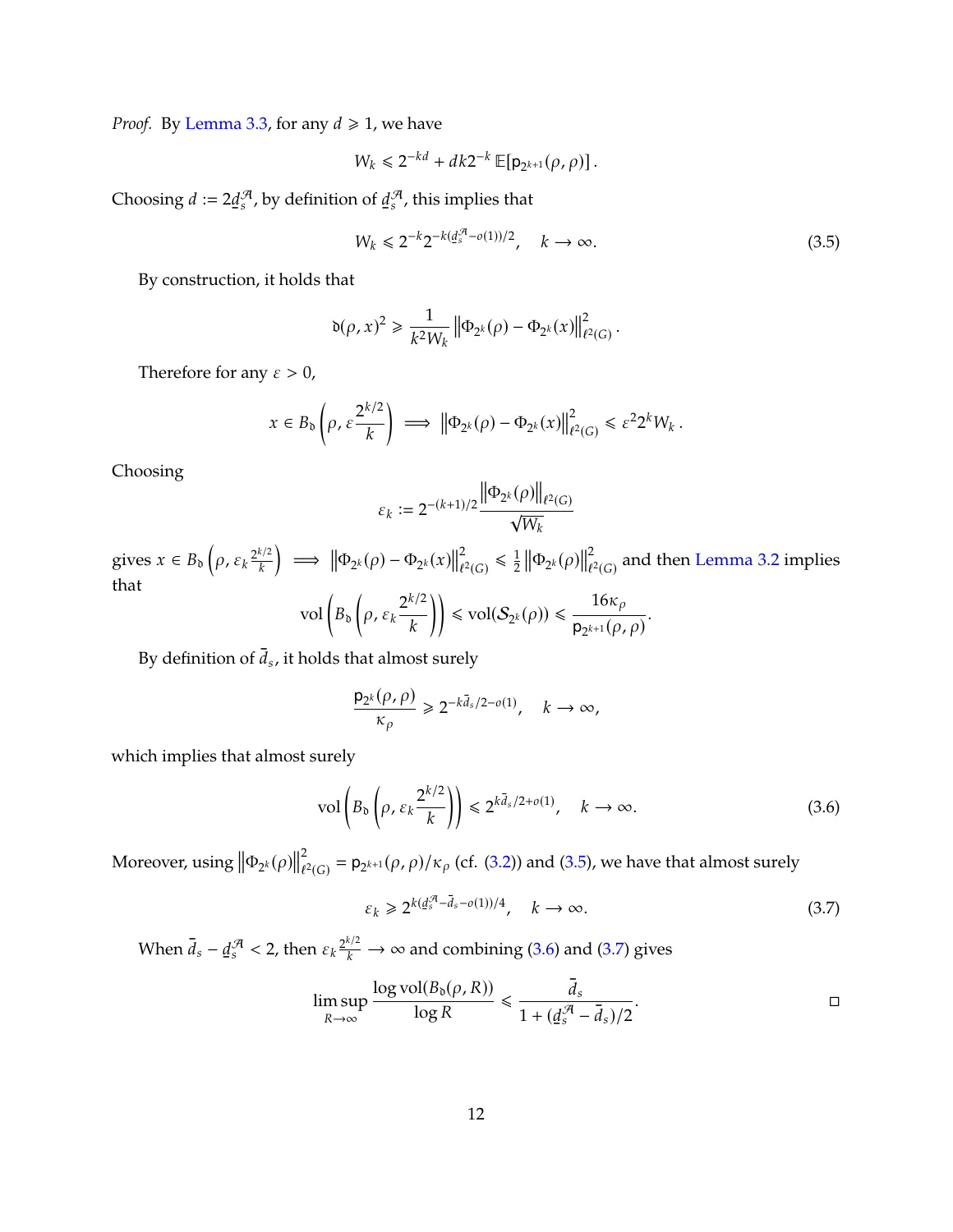## <span id="page-12-1"></span><span id="page-12-0"></span>**3.3 Lower bound examples**

We review constructions based on a technique from [\[AHNR18\]](#page-16-4), where the authors add random tails to the vertices of a 3-regular tree. These show that, without the assumption  $\underline{d}$ <br>reverse inequality  $d^* \leq \overline{d}$  can fail (recall Theorem 1.3)  $\frac{a}{s} = \bar{d}_s$ , the reverse inequality  $d_{\text{euc}}^* \leq d_s$  can fail (recall [Theorem 1.3\)](#page-2-0).<br>Let  $f_{\text{Re}}: \ell > 1$  denote a probability distribution on po

Let  $\{p_\ell : \ell \ge 1\}$  denote a probability distribution on positive integers with bounded first moment:  $\sum_{\ell \geq 1} p_{\ell} \cdot \ell < \infty$ . Define the probability distribution  $\{\tilde{p}_{\ell} : \ell \geq 1\}$  by

$$
\tilde{p}_{\ell} = \frac{p_{\ell}(\ell+1)}{\sum_{k\geq 1} p_k(k+1)}.
$$

Consider a connected, locally-finite, vertex-transitive graph H and fix a vertex  $v_0 \in V(H)$ . Let  ${L_v : v \in V(H)}$  denote an independent family of random variables where  $L_v$  has law p for  $v \neq v_0$ and  $L_{v_0}$  has law  $\tilde{p}$ .

**Definition 3.5** (Adding tails). Let  $H$  be the random graph that results from attaching a path  $P<sub>v</sub>$  of length  $L_v$  to every  $v \in V(H)$ , and let  $\rho \in V(P_{v_0})$  be a random vertex with law

$$
\mathbb{P}[\rho = v] = \frac{\deg_{\tilde{H}}(v)}{\sum_{u \in V(P_{v_0})} \deg_{\tilde{H}}(u)}.
$$

The next lemma is a straightforward exercise; see [\[Lee21a,](#page-17-4) §4.4] where  $H$  is a complete 3-ary tree.

**Lemma 3.6.** *If*  $(H, v_0)$  *is the distributional limit of a sequence of finite reversible random graphs, then*  $(\tilde{H}, \rho)$ *is a reversible random graph.*

We will also consider  $H = \mathbb{Z}^d$  for some  $d \ge 3$ . Note that since H is amenable, one can take a<br>per sequence  $\{S \subseteq V(H)\}$ . Let  $q \in S$ , have the law of the stationary measure on the induced Følner sequence  $\{S_n \subseteq V(H)\}\$ . Let  $\rho_n \in S_n$  have the law of the stationary measure on the induced graph  $H[S_n]$ , and then  $\{(H[S_n], \rho_n)\}\Rightarrow (H, 0)$ .

Let us define

$$
p_{\ell} := c\ell^{-2}(\log(\ell+1))^{-2}, \quad \ell \ge 1,
$$
\n(3.8)

where the constant  $c > 0$  is chosen so that  $p$  is a probability.

**Lemma 3.7.** *There is a constant*  $C > 0$  *such that when*  $H$  *is the infinite* 3-regular tree or  $H = \mathbb{Z}^d$  for  $d \ge 1$ , the spectral dimension of  $(\tilde{H}, o)$  satisfies  $\tilde{d} \le C$ *the spectral dimension of*  $(\tilde{H}, \rho)$  *satisfies*  $\bar{d}_s \leq C$ *.* 

*Proof sketch.* From the definition of p, we see that if  $|B^H(v_0, R)| \gg n$ , then there is likely some  $\mathbb{Z}^* \in B^H(v_0, R)$  with  $I \to \mathbb{Z}^{1/2-o(1)}$ . And in such a tail, the random walk has constant probability to get trapped for at least  $L_{v^*}$  steps. In the 3-regular tree, a ball of radius  $O(\log n)$  likely contains a<br>vertex  $v^*$  whose tail has length at least  $\sqrt{n}$ . The random walk goes to  $v^*$  remains in the tail for time  $\mathbf{A}^* \in B^H(v_0, R)$  with  $L_{v^*} \geq n^{1/2-o(1)}$ . And in such a tail, the random walk has constant probability to  $\mathbf{A}$  transport to  $\mathbf{A}$  the 3-rough trop a hall of radius  $O(\log n)$  likely contains a get trapped for at least  $L_{v^*}$  steps. In the 3-regular tree, a ball of radius  $O(\log n)$  likely contains a<br>vertex  $v^*$  whose tail has length at least  $\sqrt{n}$ . The random walk goes to  $v^*$ , remains in the tail for time<br> $\$  $\approx n$  and then returns to  $v_0$ , all with probability at least  $n^{-K}$  for some (large) constant  $K > 0$  (because dist<sub>H</sub>( $v_0$ ,  $v^*$ )  $\leq$  O(log *n*)).<br>For  $H - \mathbb{Z}^d$  standard

For  $H = \mathbb{Z}^d$ , standard estimates of the Green function show that when  $R \gg n^{1/d}$ , there is likely some  $v^* \in B^H(0, R)$  with  $L_{v^*} \ge \sqrt{n}$ , and the probability for the random walk on H to start at 0, visit  $v^*$  and then return to 0 is roughly  $R^{-2(d-2)} > n^{-2-o(1)}$  vielding a uniform upper bound on  $\overline{d}$ <sup>\*</sup>, and then return to 0 is roughly  $R^{-2(d-2)} \ge n^{-2-o(1)}$ , yielding a uniform upper bound on  $\bar{d}_s$  $\Box$ 

On the other hand, we have the following.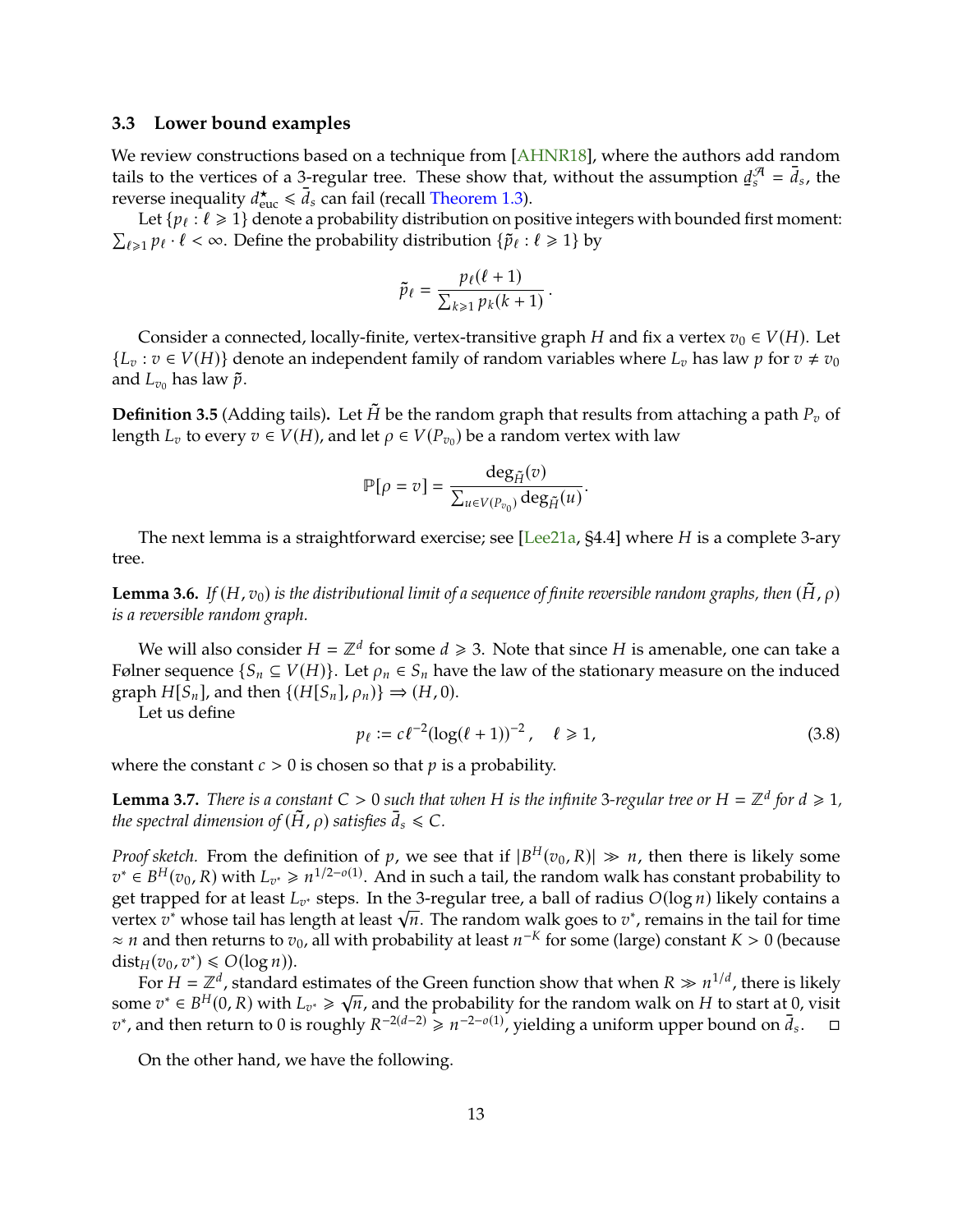**Lemma 3.8.** When H is the infinite 3-regular tree, then  $(\tilde{H}, \rho)$  satisfies  $d_{\text{euc}}^{\star} = \infty$ . When  $H = \mathbb{Z}^d$  for  $d \ge 1$ , then  $(\tilde{H}, \rho)$  satisfies  $d^{\star} = d$ *then*  $(\tilde{H}, \rho)$  *satisfies*  $d_{\text{euc}}^{\star} = d$ *.* 

Since  $d_{\text{euc}}^{\star} < \infty$  entails amenability, the result for the 3-regular tree follows. For  $H = \mathbb{Z}^d$ , one can the following use the following.

**Lemma 3.9.** If  $H = \mathbb{Z}^d$  for  $d \geq 1$ , then the Euclidean growth exponent of  $(\tilde{H}, \rho)$  satisfies  $d_{\text{euc}}^{\star} = d$ .

*Proof.* Note that for an integer  $R \ge 1$ , the law of  $|B^{\tilde{H}}(\rho, R)|$  is equal to the law of

$$
L_0 + \sum_{j=1}^N L_j,
$$

where  $\{L_i\}$  are independent random variables where  $L_0$  has law  $\tilde{p}$  and  $L_i$  has law  $p$  for  $j \ge 1$ , and  $N = |B^H(0, R)|$ . Since  $p$  has bounded first moments, by the strong law of large numbers, almost surely

$$
\lim_{R\to\infty}\frac{\log|B^{\tilde{H}}(\rho,R)|}{\log R}=d.
$$

It follows that  $d_{\text{euc}}^* \le d$  can be obtained from the mapping  $\Psi : V(\tilde{H}) \to \mathbb{R}^d$  given by  $\Psi(v) = \hat{v}$ .<br>To establish that  $d^* \ge d$  it suffices to prove the same for the rooted subgraph  $(H, 0)$ . Cons

To establish that  $d_{\text{euc}}^{\star} \geq d$ , it suffices to prove the same for the rooted subgraph  $(H, 0)$ . Consider rooted subgraph  $(H, 0)$ . a proper Euclidean embedding  $\Psi : \mathbb{Z}^d \to \mathcal{H}$ , where  $\mathcal H$  is a separable Hilbert space. Let  $(\Omega, \mu)$ be probability space underlying  $(H, 0, \Psi)$  and denote by  $\overline{\mathcal{H}}$  the Hilbert space of measurable functions  $f : \Omega \to \mathcal{H}$  with norm  $||f||_{\tilde{\mathcal{H}}} := \sqrt{\int ||f(x)||_{\mathcal{H}}^2 d\mu(x)}$ . Since  $(\Omega, \mu, \Psi)$  is reversible and  $\mathbb{E} \|\Psi(X_0) - (X_1)\|_{\mathcal{H}}^2 < \infty$ , it holds that the map  $\hat{F} : \mathbb{Z}^d \to \hat{\mathcal{H}}$  given by  $(F(x))(\omega) = (\Psi(\omega))(x)$  satisfies

<span id="page-13-1"></span>
$$
\mathbb{E}\left[\|F(X_0) - F(X_1)\|_{\tilde{\mathcal{H}}}^2 \mid X_0 = x\right] = \mathbb{E}\|\Psi(X_0) - \Psi(X_1)\|_{\mathcal{H}'}^2\tag{3.9}
$$

and

<span id="page-13-2"></span>
$$
\limsup_{R \to \infty} \frac{\log |\Psi^{-1} (B_{\mathcal{H}}(0, R))|}{\log R} = \limsup_{R \to \infty} \frac{\log |F^{-1} (B_{\tilde{\mathcal{H}}}(0, R))|}{\log R}.
$$
 (3.10)

Define  $C := \max_{\{u,0\} \in E(H)} ||F(u) - F(0)||_{\tilde{H}}$  and note that  $C < \infty$  follows from [\(3.9\)](#page-13-1). Moreover, the triangle inequality in  $\overline{\mathcal{H}}$  implies the path metric on  $\mathbb{Z}^d$  satisfies

$$
\mathrm{dist}_{\mathbb{Z}^d}(u,v) \geq C^{-1} ||F(u) - F(v)||_{\tilde{\mathcal{H}}},
$$

and therefore [\(3.10\)](#page-13-2) is at least *d* (the growth rate for the path metric on  $\mathbb{Z}^d$ ).  $\Box$ 

# <span id="page-13-0"></span>**4 Euclidean embeddings and the metric growth exponent**

Let us now prove [Theorem 1.8.](#page-3-0)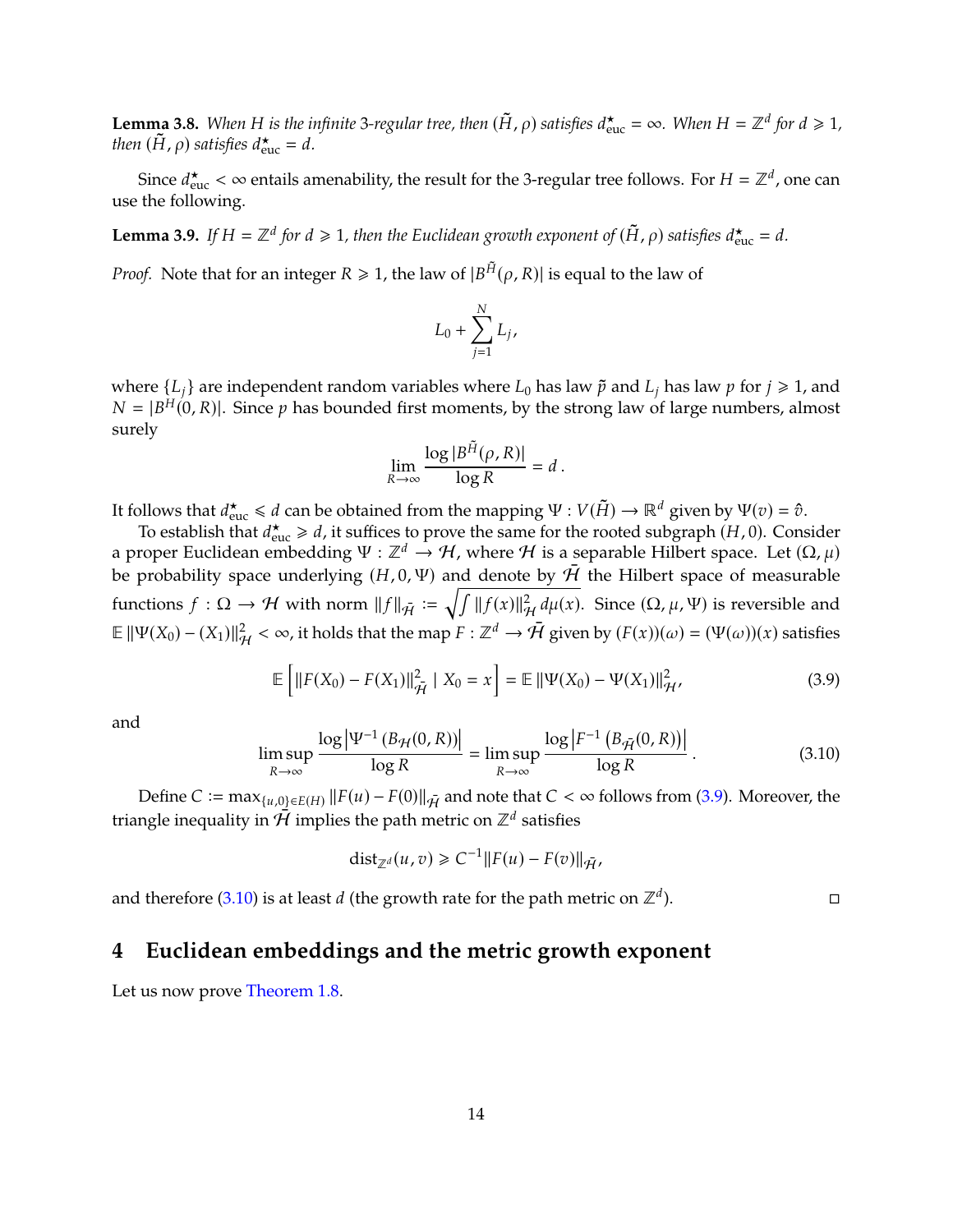#### <span id="page-14-2"></span>**4.1 The Mass-Transport Principle**

Let  $\mathscr{G}_{\bullet}$  denote the collection of isomorphism classes of rooted, connected, locally-finite networks, and let  $\mathcal{G}_{\bullet\bullet}$  denote the collection of isomorphism classes of doubly-rooted, connected, locally-finite networks. We will consider functionals  $F: \mathscr{G}_{\bullet \bullet} \to [0, \infty)$ . Equivalently, these are functionals  $F(G_0, x_0, y_0, \xi_0)$  that are invariant under automorphisms of  $\psi$  of  $G_0$ :  $F(G_0, x_0, y_0, \xi_0)$  =  $F(\psi(G_0), \psi(x_0), \psi(y_0), \xi_0 \circ \psi^{-1}).$ <br>The mass-transport principle

The *mass-transport principle* (MTP) for a random rooted network  $(G, \rho, \xi)$  asserts that for any nonnegative Borel  $F: \mathscr{G}_{\bullet \bullet} \to [0, \infty)$ , it holds that

$$
\mathbb{E}\left[\sum_{x\in V(G)} F(G,\rho,x,\xi)\right] = \mathbb{E}\left[\sum_{x\in V(G)} F(G,x,\rho,\xi)\right].
$$

Unimodular random networks are precisely those that satisfy the MTP (see [\[AL07\]](#page-16-3)).

Using the fact that biasing the law of a reversible random network  $(G, \rho, \xi)$  with  $\mathbb{E}[1/\kappa_\rho] < \infty$ by  $1/\kappa_{\rho}$  (see [\[BC12,](#page-16-2) Prop. 2.5]) yields a unimodular random network, one arrives at the following biased MTP.

<span id="page-14-0"></span>**Lemma 4.1.** *If*  $(G, \rho, \xi)$  *is a reversible random network with*  $\mathbb{E}[1/\kappa_{\rho}] < \infty$ *, then for any nonnegative Borel functional*  $F : \mathscr{G}_{\bullet \bullet} \to [0, \infty)$ *, it holds that* 

$$
\mathbb{E}\left[\frac{1}{\kappa_{\rho}}\sum_{x\in V(G)}F(G,\rho,x,\xi)\right]=\mathbb{E}\left[\frac{1}{\kappa_{\rho}}\sum_{x\in V(G)}F(G,x,\rho,\xi)\right].
$$
\n(4.1)

We use the mass-transport principle to relate the cardinality of balls to their volume.

<span id="page-14-1"></span>**Lemma 4.2.** *Suppose*  $(G, \rho, \mathfrak{d})$  *is a reversible random network with*  $\mathbb{E}[1/\kappa_{\rho}] < \infty$ *. Then,* 

$$
\limsup_{R \to \infty} \frac{\log |B_{\mathfrak{d}}(\rho, R)|}{\log R} \le \limsup_{R \to \infty} \frac{\log \text{vol}(B_{\mathfrak{d}}(\rho, R))}{\log R}
$$

*Proof.* Define the mass transportation

$$
F(G, x, y, \mathfrak{d}) \coloneqq \kappa_x \frac{\mathbb{1}_{\{\mathfrak{d}(x, y) \leq R\}}}{\text{vol}(B_{\mathfrak{d}}(y, R))}.
$$

Then the mass transport principle [\(Lemma 4.1\)](#page-14-0) gives

$$
\mathbb{E}\left[\frac{|B_{\mathfrak{d}}(\rho,R)|}{\mathrm{vol}(B_{\mathfrak{d}}(\rho,2R))}\right] \leq \mathbb{E}\left[\frac{1}{\kappa_{\rho}}\sum_{x\in V(G)}F(G,\rho,x,\mathfrak{d})\right] = \mathbb{E}\left[\frac{1}{\kappa_{\rho}}\sum_{x\in V(G)}F(G,x,\rho,\mathfrak{d})\right] = \mathbb{E}[1/\kappa_{\rho}].
$$

Using Markov's inequality and the Borel-Cantelli lemma shows that almost surely  $|B_{\rm b}(\rho, 2^k)| \leq k^2$  vol $(B_{\rm b}(\rho, 2^{k+1}))$  holds for all but finitely many k-completing the proof  $k^2$  vol $(B_{\delta}(\rho, 2^{k+1}))$  holds for all but finitely many  $k$ , completing the proof.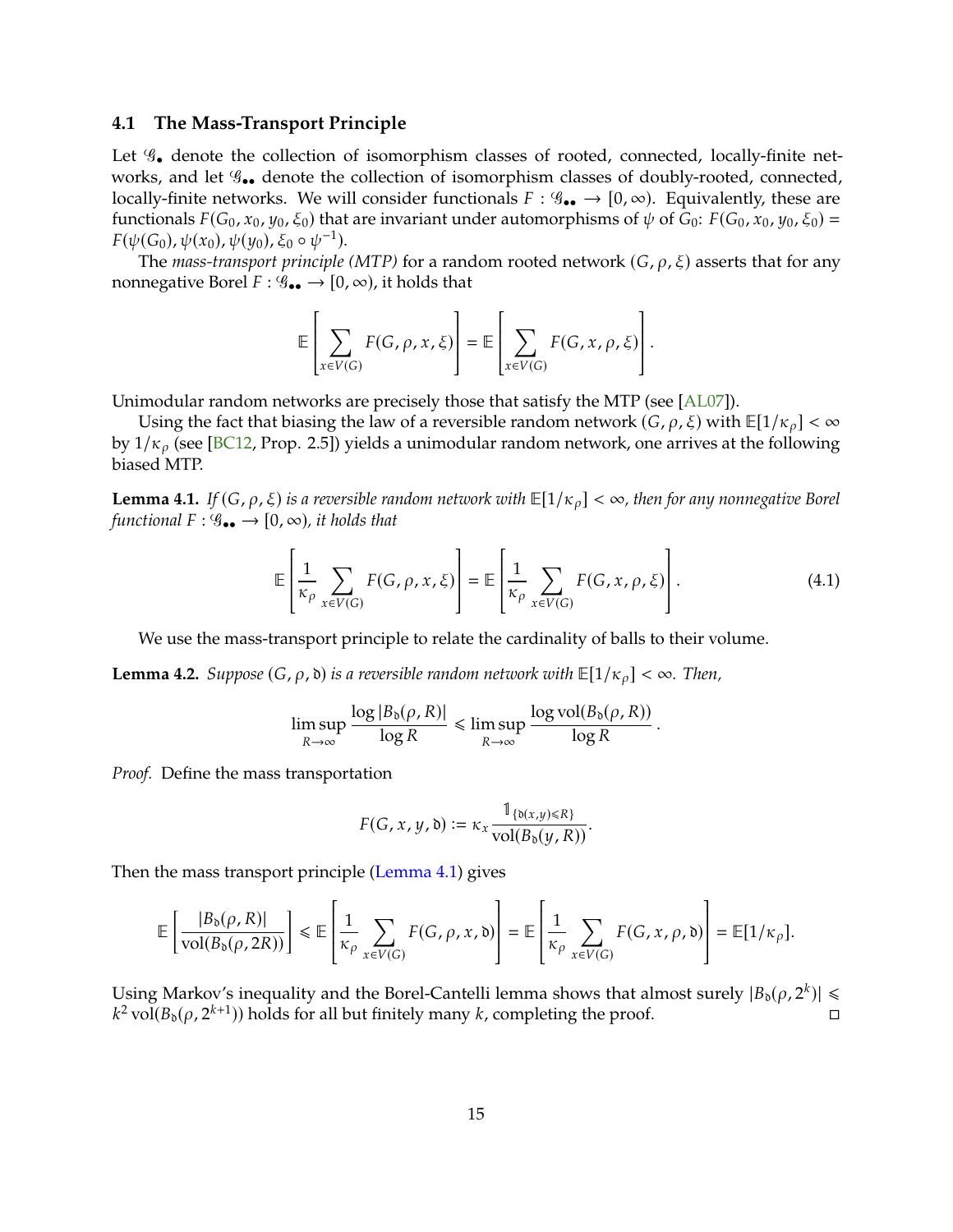#### <span id="page-15-1"></span><span id="page-15-0"></span>**4.2 Choice of a separable Hilbert space**

For a rooted graph  $(G, \rho)$ , let us write  $[G, \rho] \in \mathscr{G}_{\bullet}$  for its correpsonding rooted isomorphism class. As shown in  $[AL07, §2]$  $[AL07, §2]$ , there is a continuous map F from  $\mathcal{G}_\bullet$  to the space of networks on vertex set N with root 0 such that (*G*, *ρ*) and (*F*([*G*, *ρ*]), 0) are isomorphic. We may assume therefore that if (*G*, *o*) is a random reversible network, then *V*(*G*) = N and *o* = 0.  $(G, \rho)$  is a random reversible network, then  $V(G) = \mathbb{N}$  and  $\rho = 0$ .<br>Let  $U = \{U : \pi \in \mathbb{N}\}$  be a family of i.i.d. uniform [0, 1] rando

Let  $\mathcal{U} := \{U_v : v \in \mathbb{N}\}\$  be a family of i.i.d. uniform [0, 1] random variables, and let  $(\Omega, \mu)$  denote the underlying probability space. Define the Hilbert space *H* of measurable mappings  $f : \Omega \to \ell_2$ with norm  $||f||^2_{\mathcal{H}} := \int ||f(\omega)||^2_{\ell_2} d\mu(\omega)$ . Equivalently, we may envision  $\mathcal{H}$  as the Hilbert space of  $\ell_2$ -valued random variables on  $(\Omega, \mu)$  with  $||X||^2_{\mathcal{H}} := \mathbb{E} ||X||^2_{\ell_2}$  $\mathfrak{e}_2$ .

## **4.3 Construction of the embedding**

The next result implies that there is a proper Euclidean embedding  $\Psi: V(G) \to H$  such that almost surely

$$
\limsup_{R\to\infty}\frac{\log \text{vol}\left(\Psi^{-1}(B_{\ell_2}(0,R))\right)}{\log R}\leq \limsup_{R\to\infty}\frac{\log|B_{\mathfrak{d}}(\rho,R)|}{\log R}\,,
$$

and combined with [Lemma 4.2,](#page-14-1) this completes the proof of [Theorem 1.8.](#page-3-0)

**Theorem 4.3** (Euclidean embedding theorem). *Suppose*  $(G, \rho, \mathfrak{d})$  *is a reversible random network with*  $\mathbb{E} \mathfrak{d}(X_0, X_1)^2 < \infty$ . Then there is a proper Euclidean embedding  $\Psi : V(G) \to \mathcal{H}$  such that almost surely, for *all*  $R \geq 0$ *,* 

$$
\|\Psi(\rho) - \Psi(x)\|_{\mathcal{H}} \ge \frac{\delta(\rho, x)}{(\log |B_{\delta}(\rho, 2R)|)^{3/2}}, \qquad \forall x \in B_{\delta}(\rho, R).
$$

*Proof.* As discussed in [Section 4.2,](#page-15-0) let us assume that  $V(G) = N$  and  $\rho = 0$ . For each integer  $t \ge 1$ , define the random set

$$
V_t := \{v \in \mathbb{N} : U_v \leq 2^{-t}\},\,
$$

and define the random map  $\psi_t : \mathbb{N} \to \mathbb{R}$  by

$$
\psi_t(x) := \frac{\delta(x, V_t)}{t}.
$$

Finally, define  $\Psi : V(G) \to H$  by

$$
\Psi(v):=(\boldsymbol{\psi}_1(v),\boldsymbol{\psi}_2(v),\ldots).
$$

Note that for any  $u, v \in V(G)$ ,

$$
\|\Psi(u) - \Psi(v)\|_{\mathcal{H}}^2 = \sum_{t \ge 1} t^{-2} \mathbb{E} |\psi_t(u) - \psi_t(v)|^2 \le \sum_{t \le 1} t^{-2} \delta(u, v)^2 \le \frac{\pi^2}{6} \delta(u, v)^2.
$$

Therefore  $\mathbb{E} ||\Psi(X_0) - \Psi(X_1)||_{\mathcal{H}}^2 \leq \frac{\pi^2}{6}$  $\frac{\pi^2}{6} \mathbb{E} \mathfrak{d}(X_0, X_1)^2 < \infty$ , and  $\Psi : V(G) \to \mathcal{H}$  is a proper Euclidean embedding.

Consider now  $x \in B_{\delta}(\rho, R)$ . For convenience, let us define the open ball

$$
B_{\mathfrak{d}}^{\circ}(x,R) := \{ y \in V(G) : \mathfrak{d}(x,y) < R \}.
$$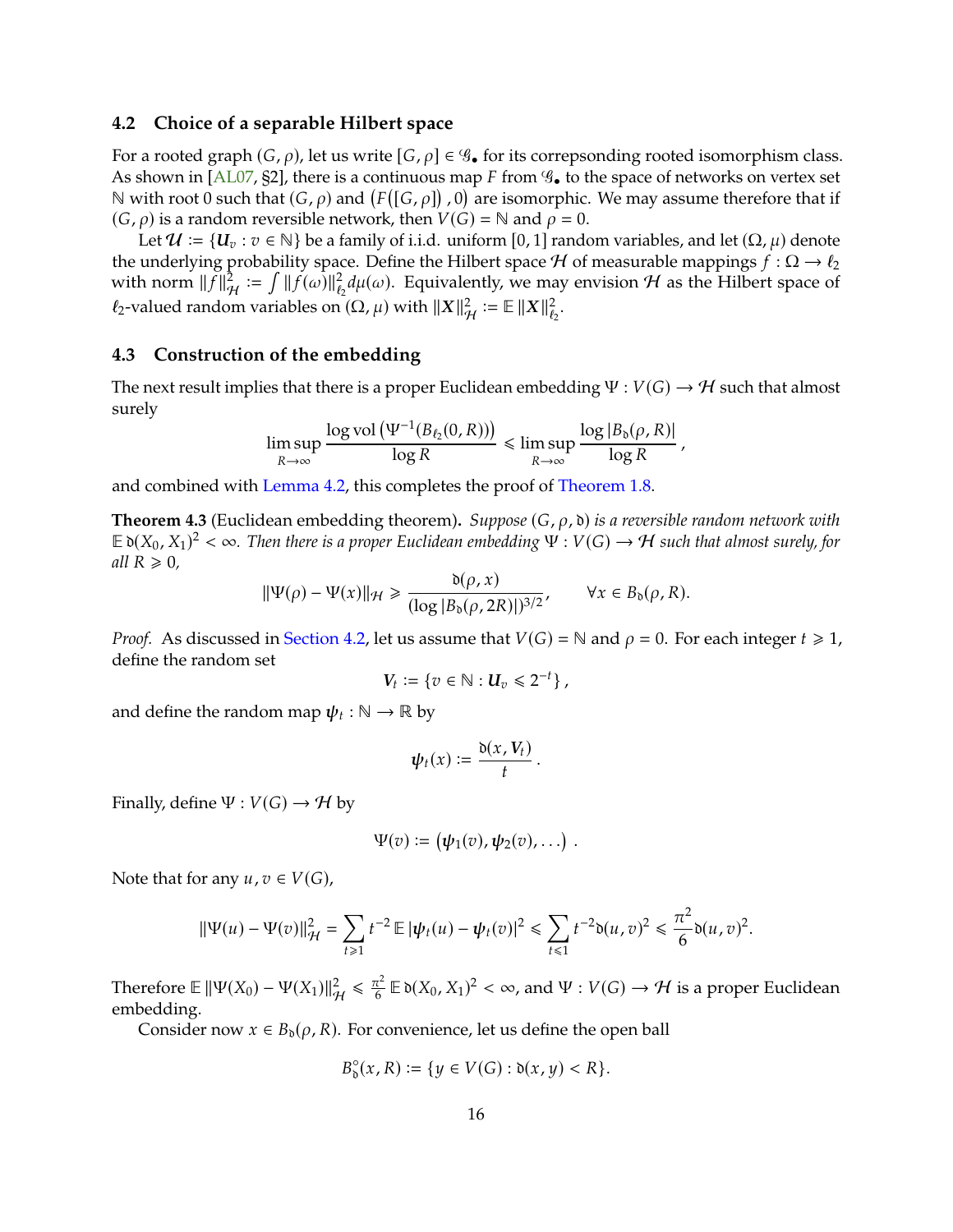For  $t \ge 1$ , let  $r_t$  be the smallest radius such that  $\max\{|B_{\delta}(\rho, r_t)|, |B_{\delta}(x, r_t)|\} \ge 2^t$ . Let  $t^*$  be the smallest value of  $t$  such that  $r_t \ge \delta(\rho, x)/4$  and reassion  $r_t := \delta(\rho, x)/4$ . Denote  $r_s := 0$ . Then by smallest value of *t* such that  $r_t \ge \delta(\rho, x)/4$ , and reassign  $r_{t^*} := \delta(\rho, x)/4$ . Denote  $r_0 := 0$ . Then by construction construction,

<span id="page-16-7"></span>
$$
\frac{b(\rho, x)}{4} = (r_1 - r_0) + (r_2 - r_1) + (r_3 - r_2) + \dots + (r_{t^*} - r_{t^* - 1}).
$$
\n(4.2)

Consider now some  $t \in \{1, 2, ..., t^*\}$ . Note that, by definition of  $r_t$ , it holds that  $|B_{\delta}(\rho, r_{t-1})| \ge$ <br> $\|R_{\delta}(x, r_{t-1})\| > 2^{t-1}$ . Without loss of gonorality assume this is achieved by a. It is also true  $2^{t-1}$  or  $|B_0(x, r_{t-1})| \ge 2^{t-1}$ . Without loss of generality, assume this is achieved by  $\rho$ . It is also true<br>that  $|B^\circ(x, r)| \le 2^t$  and therefore since  $B_1(x, r)$  and  $B_2(x, r)$  are disjoint, there is some (universal) that  $|B_{\delta}^{\circ}|$  $|\sigma_{\rm b}(x, r_t)| < 2^t$ , and therefore since  $B_{\rm b}(x, r_t)$  and  $B_{\rm b}(\rho, r_{t-1})$  are disjoint, there is some (universal) are  $a > 0$  such that constant  $q > 0$  such that

$$
\mathbb{P}\left[V_t\cap B_{\mathfrak{d}}(\rho,r_{t-1})\neq\emptyset\wedge V_t\cap B_{\mathfrak{d}}^{\circ}(x,r_t)=\emptyset\mid (G,\rho,\mathfrak{d})\right]\geq q.
$$

In particular, we have

$$
\mathbb{E}\left[|\psi_t(\rho)-\psi_t(x)|^2\mid (G,\rho,\mathfrak{d})\right]\geq \frac{q}{t^2}(r_t-r_{t-1})^2,
$$

and therefore almost surely,

$$
\|\Psi(\rho)-\Psi(x)\|_{\mathcal{H}}^2 \geq \frac{q}{(t^*)^2} \sum_{t=1}^{t^*} (r_t-r_{t-1})^2 \geq \frac{q}{(t^*)^3} \left(\sum_{t=1}^{t^*} (r_t-r_{t-1})\right)^2 \stackrel{(4.2)}{=} \frac{q}{16(t^*)^3} \mathfrak{d}(\rho,x)^2,
$$

where the second inequality is an application of Cauchy-Schwarz. Since  $t^* \leq \log_2 |B_b(\rho, 2R)|$ , the desired result follows. (After rescaling W by a universal constant) desired result follows. (After rescaling Ψ by a universal constant.)

## **References**

- <span id="page-16-4"></span>[AHNR18] Omer Angel, Tom Hutchcroft, Asaf Nachmias, and Gourab Ray. Hyperbolic and parabolic unimodular random maps. *Geom. Funct. Anal.*, 28(4):879–942, 2018. [3,](#page-2-2) [13](#page-12-1)
- <span id="page-16-3"></span>[AL07] David Aldous and Russell Lyons. Processes on unimodular random networks. *Electron. J. Probab.*, 12:no. 54, 1454–1508, 2007. [2,](#page-1-0) [4,](#page-3-3) [15,](#page-14-2) [16](#page-15-1)
- <span id="page-16-6"></span>[AS03] Omer Angel and Oded Schramm. Uniform infinite planar triangulations. *Comm. Math. Phys.*, 241(2-3):191–213, 2003. [4](#page-3-3)
- <span id="page-16-0"></span>[Bal92] K. Ball. Markov chains, Riesz transforms and Lipschitz maps. *Geom. Funct. Anal.*, 2(2):137–172, 1992. [2,](#page-1-0) [5](#page-4-3)
- <span id="page-16-2"></span>[BC12] Itai Benjamini and Nicolas Curien. Ergodic theory on stationary random graphs. *Electron. J. Probab.*, 17:no. 93, 20 pp., 2012. [2,](#page-1-0) [4,](#page-3-3) [15](#page-14-2)
- <span id="page-16-1"></span>[Bou85] J. Bourgain. On Lipschitz embedding of finite metric spaces in Hilbert space. *Israel J. Math.*, 52(1-2):46–52, 1985. [2,](#page-1-0) [4](#page-3-3)
- <span id="page-16-5"></span>[BS01] Itai Benjamini and Oded Schramm. Recurrence of distributional limits of finite planar graphs. *Electron. J. Probab.*, 6:no. 23, 13 pp., 2001. [4](#page-3-3)